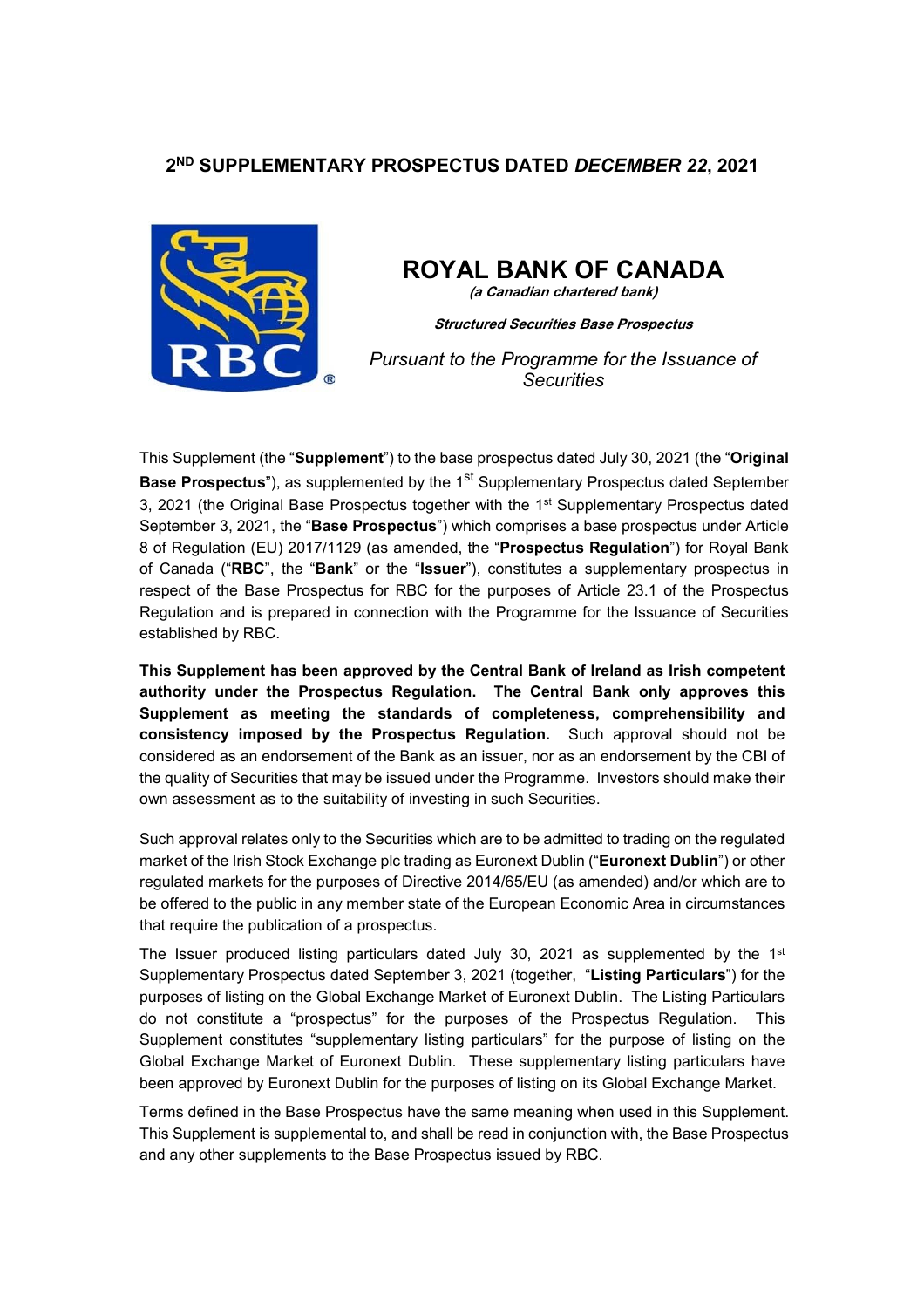RBC accepts responsibility for the information contained in this Supplement. To the best of the knowledge of RBC, the information contained in this Supplement is in accordance with the facts and does not omit anything likely to affect the import of such information.

The purpose of this Supplement is:

- (i) to incorporate by reference in the Base Prospectus (a) RBC's Annual Information Form dated November 30, 2021 (the "**2021 AIF**"); and (b) the following sections of RBC's 2021 Annual Report (the "**2021 Annual Report**") for the year ended October 31, 2021:
	- (a) RBC's Annual Information Form dated November 30, 2021 (the "**2021 AIF**");
	- (b) the following sections of RBC's 2021 Annual Report (the "**2021 Annual Report**") for the year ended October 31, 2021:
		- (A) the Management's Discussion and Analysis on pages 13 through 122 (the "**2021 MD&A**");
		- (B) the audited annual consolidated financial statements, which comprise the consolidated balance sheets as of October 31, 2021 and 2020, and the related consolidated statements of income, comprehensive income, changes in equity, and cash flows for the years then ended, including the related notes, prepared in accordance with International Financial Reporting Standards as issued by the International Accounting Standards Board on pages 133 through 225, together with Management's Report on Internal Control over Financial Reporting as of October 31, 2021 on page 125, the Independent Auditor's Report and the Report of Independent Registered Public Accounting Firm, each dated November 30, 2021, on pages 126 through 129 and 130 through 132, respectively, (the "**2021 Audited Consolidated Financial Statements**");
		- (C) the information on funding on pages 81 to 90;
		- (D) the information about outstanding share capital in Note 19 on page 205 to 208; and
		- (E) the information about tax examinations and assessments and legal and regulatory matters to which the Issuer and its Subsidiaries are or have been subject in Note 21 on page 212 and Note 24 on pages 215 and 216, respectively.

 The remainder of the 2021 Annual Report is either not relevant for prospective investors or covered elsewhere in this Supplement and is not incorporated by reference;

- (ii) following the publication of the 2021 Annual Report, to update the statements of no significant change and no material adverse change of the Issuer:
- (iii) in light of the issuance of the 2021 MD&A, amend and restate the risk factors in the Original Base Prospectus**;** and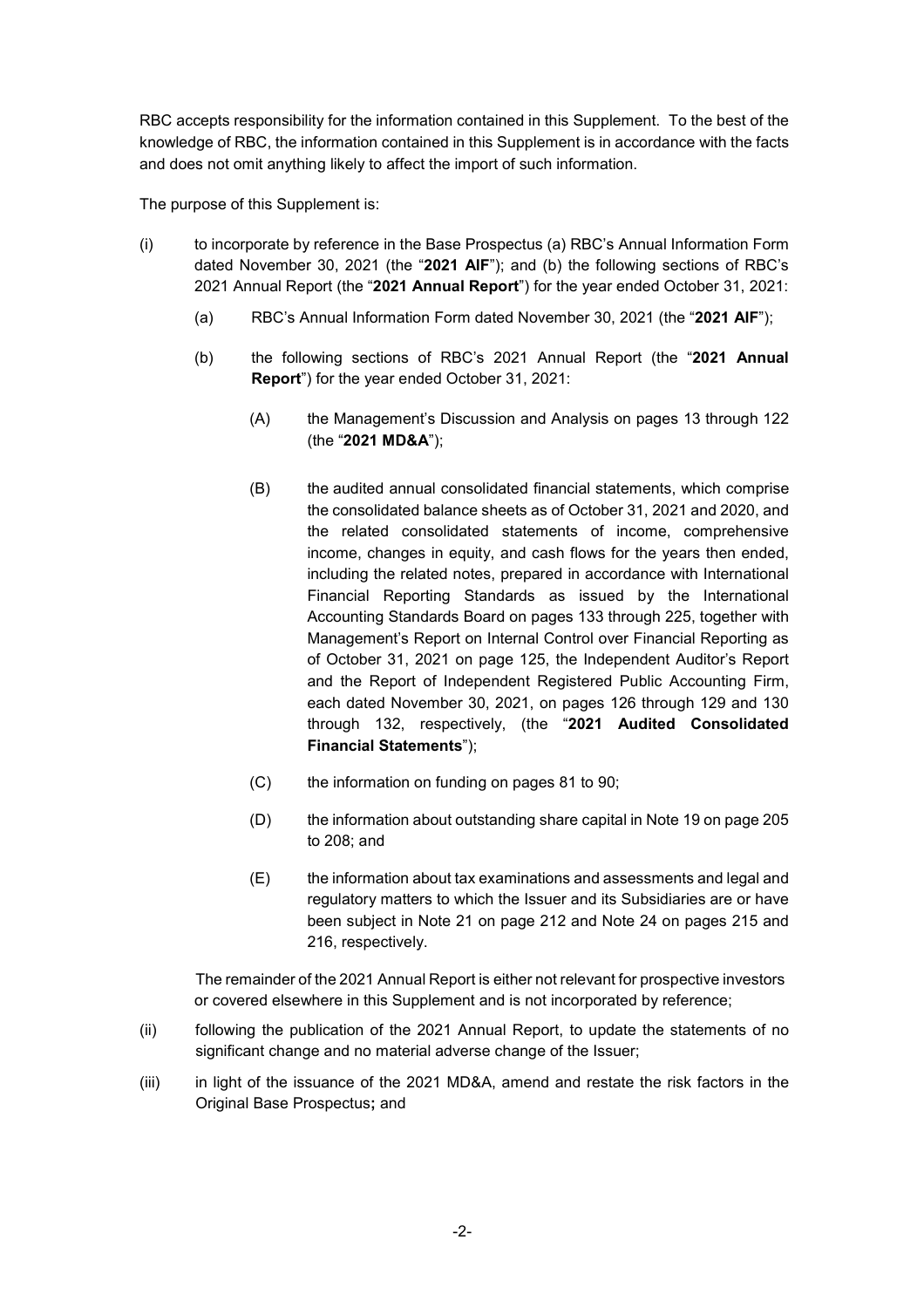(iv) following the publication of the 2021 Annual Report, to update paragraph 3 of the section entitled "General Information and Recent Developments" in the Base Prospectus regarding governmental, legal or arbitration proceedings which may have, or have had, a significant effect on the financial position or profitability of the Issuer or of the Issuer and its subsidiaries taken as a whole.

To the extent that there is any inconsistency between (a) any statement in this Supplement or any statement incorporated by reference into the Base Prospectus by this Supplement and (b) any other statement in, or incorporated by reference in, the Base Prospectus, the statements in (a) above will prevail.

Save as disclosed in this Supplement the 2021 AIF or in the 2021 Annual Report incorporated by reference in the Base Prospectus by virtue of this Supplement, no significant new factor, material mistake or material inaccuracy relating to the information included in the Base Prospectus which may affect the assessment of Securities issued under the Programme has arisen or been noted, as the case may be, since the approval by the Central Bank of Ireland and Euronext Dublin of the 1<sup>st</sup> Supplementary Prospectus dated September 3, 2021.

In circumstances where Article 23(2) of the Prospectus Regulation applies, investors who have agreed to purchase or subscribe for securities before this Supplement is published have the right, exercisable before the end of the period of three working days beginning with the working day after the date on which this Supplement was published, to withdraw their acceptances. This right to withdraw will expire by close of business on December 29, 2021.

# **DOCUMENTS INCORPORATED BY REFERENCE**

The following documents are by virtue of this Supplement incorporated in, and form part of, the Base Prospectus: (i) the 2021 AIF; and (ii) the 2021 Audited Consolidated Financial Statements and the 2021 MD&A set out on pages 13 through 225 (excluding page 123 of the same) of the 2021 Annual Report. The remainder of the 2021 Annual Report is either covered elsewhere in the Base Prospectus or is not relevant for investors.

The 2021 AIF and the 2021 Annual Report, which includes the 2021 Audited Consolidated Financial Statements and the 2021 MD&A, are available for viewing at:

> 2021 AIF  *https://www.rbc.com/investor-relations/\_assets-custom/pdf/aif2021.pdf*

2021 Annual Report

 *https://www.rbc.com/investor-relations/\_assets-custom/pdf/ar\_2021\_e.pdf* 

For the avoidance of doubt, any document incorporated by reference in the 2021 AIF or the 2021 Annual Report, including the 2021 Audited Consolidated Financial Statements and the 2021 MD&A, shall not form part of this Supplement.

The 2021 AIF, 2021 Annual Report, which includes the 2021 Audited Consolidated Financial Statements and the 2021 MD&A, and copies of this document approved by the Central Bank of Ireland are available for inspection from *https://www.rbc.com/investor-relations/europeansenior-notes-program.html*. Certain of the documents incorporated by reference in the Base Prospectus or this Supplement may be viewed by accessing the Issuer's disclosure documents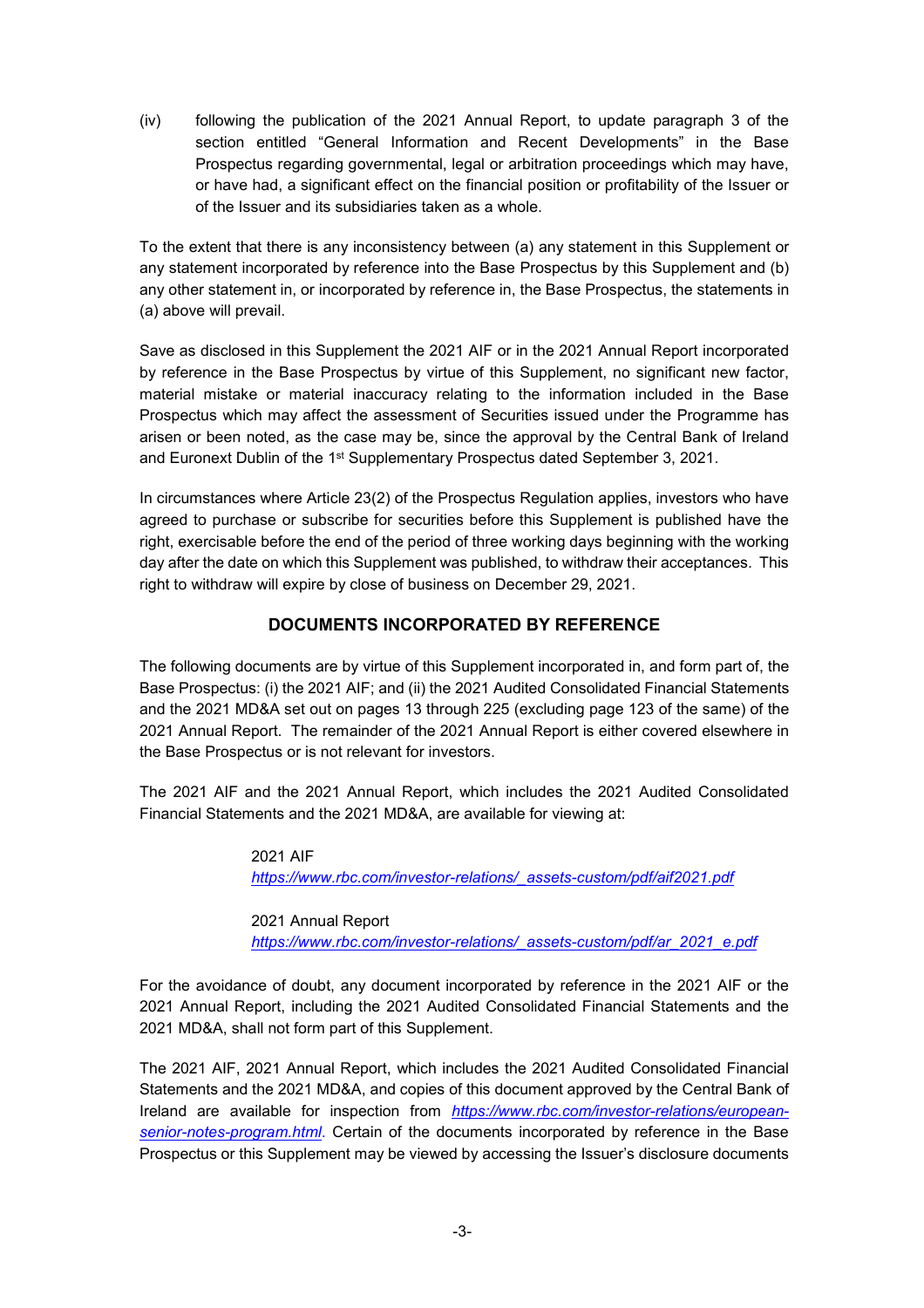through the Internet at the Canadian System for Electronic Document Analysis and Retrieval at *http://www.sedar.com* (an internet based securities regulatory filing system). Please note that websites and URLs referred to herein do not form part of this Supplement or the Base Prospectus.

### **STATEMENT OF NO SIGNIFICANT CHANGE**

Since October 31, 2021, the last day of the financial period in respect of which the most recent audited consolidated financial statements of the Issuer have been published, there has been no significant change in the financial performance or financial position of the Issuer and its subsidiaries taken as a whole.

# **STATEMENT OF NO MATERIAL ADVERSE CHANGE**

Since October 31, 2021, the date of its last published audited annual consolidated financial statements, there has been no material adverse change in the prospects of the Issuer and its subsidiaries taken as a whole.

# **RISK FACTORS**

By virtue of the Bank's Supplement dated December 22, 2021, under the section "**RISK FACTORS**" on pages 2 to 23 of the Original Base Prospectus, under the heading entitled "**FACTORS WHICH ARE MATERIAL FOR THE PURPOSE OF ASSESSING THE RISKS ASSOCIATED WITH THE ISSUER**" is deleted and replaced with the following:

### "**1. Top and emerging risks**

An important component of the Issuer's risk management approach is to ensure that top and emerging risks, as they evolve, are identified, managed, and incorporated into the Issuer's existing risk management assessment, measurement, monitoring and escalation processes and addressed in the Issuer's risk frameworks and policies. These practices are intended to ensure a forward-looking risk assessment is maintained by management in the course of business development and as part of the execution of ongoing risk oversight responsibilities. Top and emerging risks are discussed by the Issuer's senior management and the Board on a regular basis. The Issuer has developed supplementary internal guidance to support enterprisewide identification and assessment of all material risks, including those that are not readily apparent.

Top and emerging risks encompass those that could materially impact the Issuer's financial results, financial and operational resilience, reputation, business model, or strategy, as well as those that could potentially impact the Issuer as the risks evolve.

In addition to the Impact of pandemic risk factor set out under "**6. Macroeconomic risks**" below which impacts multiple risk factors, the table below sets out the risk factors that the Issuer currently considers its top and emerging risks, but it should be highlighted that the risks set out in these tables are not exhaustive and investors should consider all the risk factors disclosed in this Risk Factors section.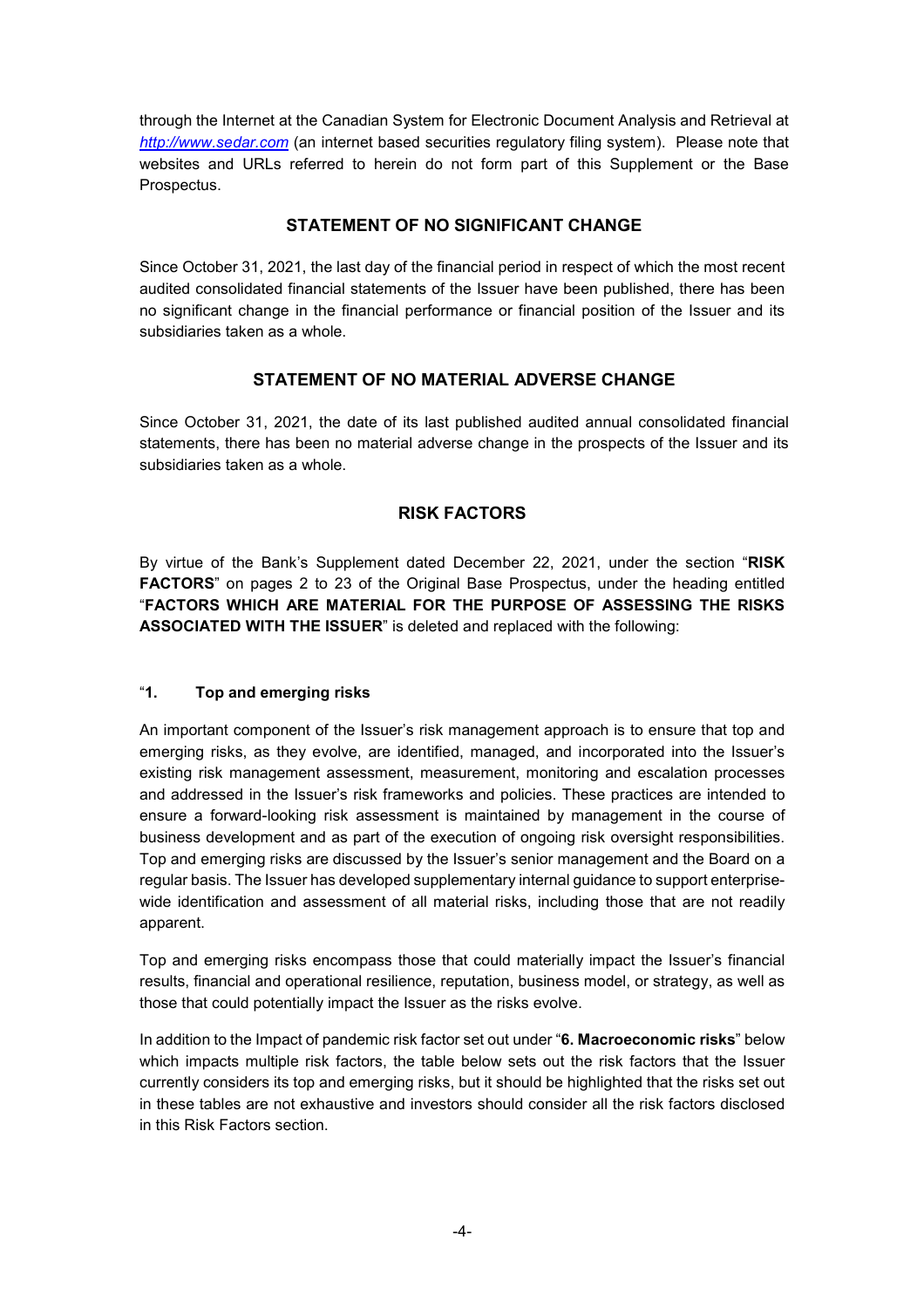| Top & emerging risks                                 | <b>Description</b>                                                                                                                                                                                                                                                                                                                                                                                                                                                                                                                                                                                                                                                                                                                                                                                                                                                                                                                                                                                                                                                                                                                                                                                                                                                                                                                                                                                                                                                      |
|------------------------------------------------------|-------------------------------------------------------------------------------------------------------------------------------------------------------------------------------------------------------------------------------------------------------------------------------------------------------------------------------------------------------------------------------------------------------------------------------------------------------------------------------------------------------------------------------------------------------------------------------------------------------------------------------------------------------------------------------------------------------------------------------------------------------------------------------------------------------------------------------------------------------------------------------------------------------------------------------------------------------------------------------------------------------------------------------------------------------------------------------------------------------------------------------------------------------------------------------------------------------------------------------------------------------------------------------------------------------------------------------------------------------------------------------------------------------------------------------------------------------------------------|
| <b>Business</b><br>1.1<br>and<br>economic conditions | The Issuer's financial results may be affected to varying degrees<br>by the general business and economic conditions in the<br>geographic regions in which the Issuer operates. These<br>conditions may include factors such as consumer saving,<br>spending habits and sentiment, as well as consumer borrowing<br>and repayment patterns, unemployment rates, the differing paths<br>to economic recovery among nations across the globe,<br>particularly in light of the prolonged COVID-19 pandemic and<br>range of containment measures, the level of business investment<br>and overall business sentiment, the long-term impact from the<br>pandemic on vulnerable sectors, the level of activity and volatility<br>of the financial markets, supply chain challenges and labour<br>shortages affecting certain sectors, inflation or possible<br>stagflation, the level of government spending, monetary policies<br>that are adopted by the Bank of Canada (BoC), the Federal<br>Reserve in the U.S., the European Central Bank in the European<br>Union and monetary authorities in other jurisdictions in which the<br>Issuer operates, and the fiscal policies of the governments of<br>Canada, the U.S., Europe and such other jurisdictions. Such<br>policies can also adversely affect the Issuer's clients and<br>counterparties in Canada, the U.S. and internationally, which may<br>increase the risk of default by such clients and counterparties. |
|                                                      | Moreover, interest rate changes and actions taken by central<br>banks to manage inflation or the broader economy would have<br>implications for the Issuer. The Issuer's financial results are<br>sensitive to changes in interest rates, as described in the<br>Systemic risk section below.                                                                                                                                                                                                                                                                                                                                                                                                                                                                                                                                                                                                                                                                                                                                                                                                                                                                                                                                                                                                                                                                                                                                                                           |
|                                                      | For example, a slowdown in economic growth or an economic<br>downturn could adversely impact employment rates and<br>household incomes, consumer spending, corporate earnings and<br>business investment and could adversely affect the Issuer's<br>business, including but not limited to the demand for its loan and<br>other products, and result in lower earnings, including higher<br>credit losses. Additional risks are emerging around governments'<br>withdrawal of COVID-19 pandemic support measures, and how<br>they will seek to recoup the unprecedented levels of support. This<br>may include, for example, changes to tax policy to address fiscal<br>capacity concerns and to balance budgets in the future.                                                                                                                                                                                                                                                                                                                                                                                                                                                                                                                                                                                                                                                                                                                                         |
|                                                      | There are also emerging risks related to changing demographics<br>as well as the potential implications that a prolonged low interest<br>rate environment will have, for example, on increasing wealth<br>inequality and delayed retirement ages, among others.                                                                                                                                                                                                                                                                                                                                                                                                                                                                                                                                                                                                                                                                                                                                                                                                                                                                                                                                                                                                                                                                                                                                                                                                         |
|                                                      | For details on how the Issuer is managing its risks associated with<br>the COVID-19 pandemic, refer to the Impact of pandemic risk<br>factor below in "6. Macroeconomic risks".                                                                                                                                                                                                                                                                                                                                                                                                                                                                                                                                                                                                                                                                                                                                                                                                                                                                                                                                                                                                                                                                                                                                                                                                                                                                                         |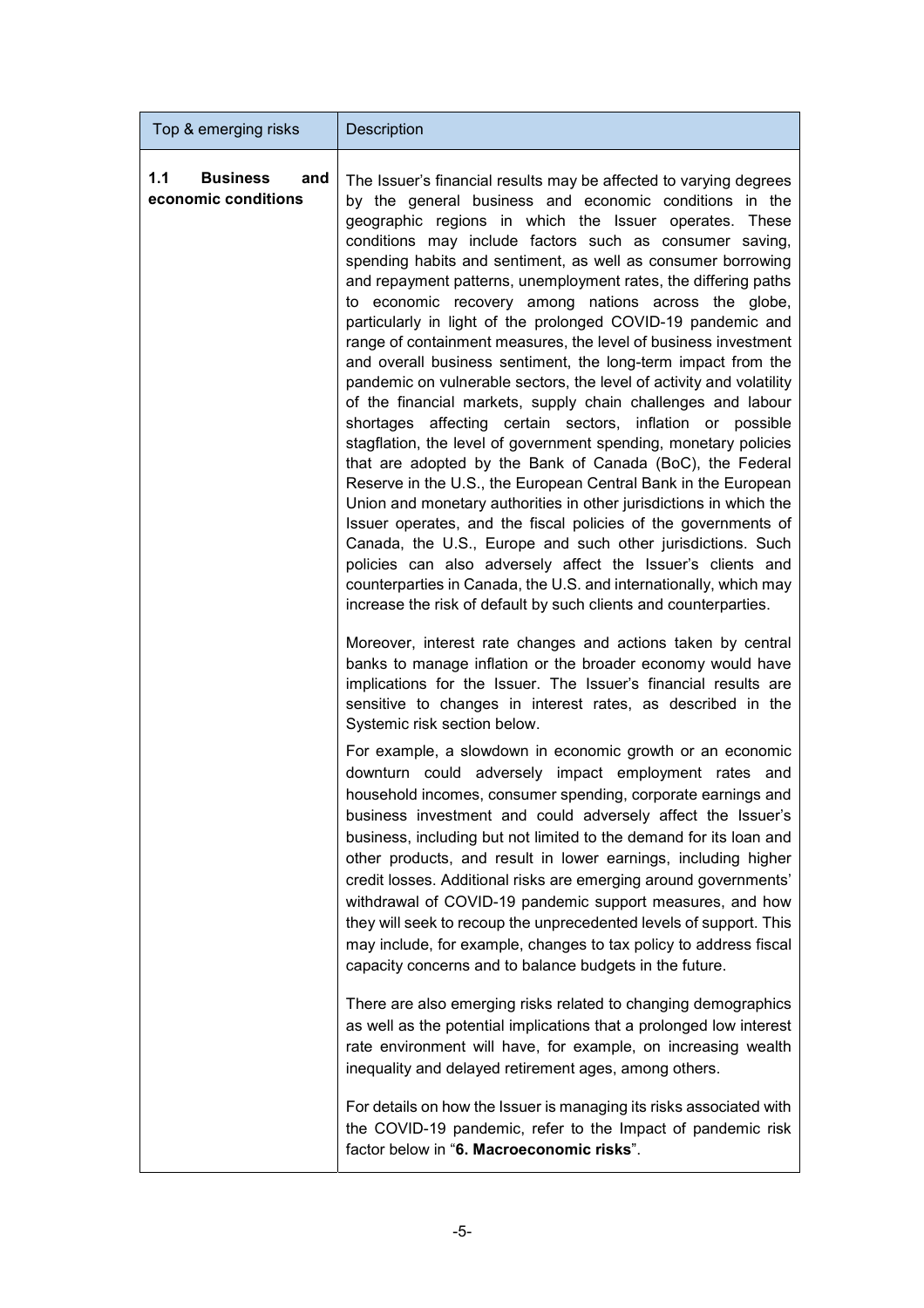| 1.2<br>Information<br>and cyber<br>technology<br>risks                    | Information technology (IT) and cyber risks remain top risks, not<br>only for the financial services sector, but for other industries<br>worldwide. Cyber risks are the risks to the business associated<br>with cyber attacks initiated to disrupt or disable the Issuer's<br>operations or to expose or damage data.                                                                                                                                                                                                                                                                                                                                                                                                                                                   |
|---------------------------------------------------------------------------|--------------------------------------------------------------------------------------------------------------------------------------------------------------------------------------------------------------------------------------------------------------------------------------------------------------------------------------------------------------------------------------------------------------------------------------------------------------------------------------------------------------------------------------------------------------------------------------------------------------------------------------------------------------------------------------------------------------------------------------------------------------------------|
|                                                                           | The Issuer continues to be subject to heightened risks in the form<br>of cyber-attacks, data breaches, cyber extortion and similar<br>compromises, due to: (i) the size, scale, and global nature of the<br>Issuer's operations; (ii) the Issuer's heavy reliance on the internet<br>to conduct day-to-day business activities; (iii) the Issuer's intricate<br>technological infrastructure; and (iv) the Issuer's use of third-party<br>service providers. Additionally, clients' use of personal devices<br>can create further avenues for potential cyber-related incidents,<br>as the Issuer has little or no control over the safety of these<br>devices. Ransomware threats are growing in sophistication and<br>being used to launch major supply chain attacks. |
|                                                                           | IT and cyber risks have increased during the COVID-19<br>pandemic, as increased malicious activities are creating more<br>threats for cyberattacks including COVID-19 phishing emails,<br>malware-embedded mobile apps that purport to track infection<br>rates, and targeting of vulnerabilities in remote access platforms<br>as companies continue to operate with work from home<br>arrangements.                                                                                                                                                                                                                                                                                                                                                                    |
|                                                                           | Resulting implications could include business interruptions,<br>service disruptions, financial loss, theft of intellectual property and<br>confidential information, litigation, enhanced regulatory attention<br>and penalties, as well as reputational damage. Furthermore, the<br>adoption of emerging technologies, such as cloud computing, AI<br>and robotics, call for continued focus and investment to manage<br>risks effectively. Not managing this risk effectively may have an<br>adverse effect on the Issuer's financial performance and<br>condition.                                                                                                                                                                                                    |
| 1.3. Environmental and<br>(including<br>social<br>risk<br>climate change) | Environmental and Social (E&S) risk is the potential for an E&S<br>issue associated with the Issuer, a client, transaction, product,<br>supplier or activity, to have a negative impact on the Issuer's<br>financial position, operations, legal and regulatory compliance, or<br>reputation. E&S issues include, but are not limited to, site<br>contamination, waste management, land and resource use,<br>biodiversity, water quality and availability, climate change,<br>environmental regulation, human rights (including, but not limited<br>to, Indigenous Peoples' rights), and community engagement.<br>The Issuer, like other organizations, is increasingly under scrutiny                                                                                   |
|                                                                           | to address social and racial inequality and human rights issues,                                                                                                                                                                                                                                                                                                                                                                                                                                                                                                                                                                                                                                                                                                         |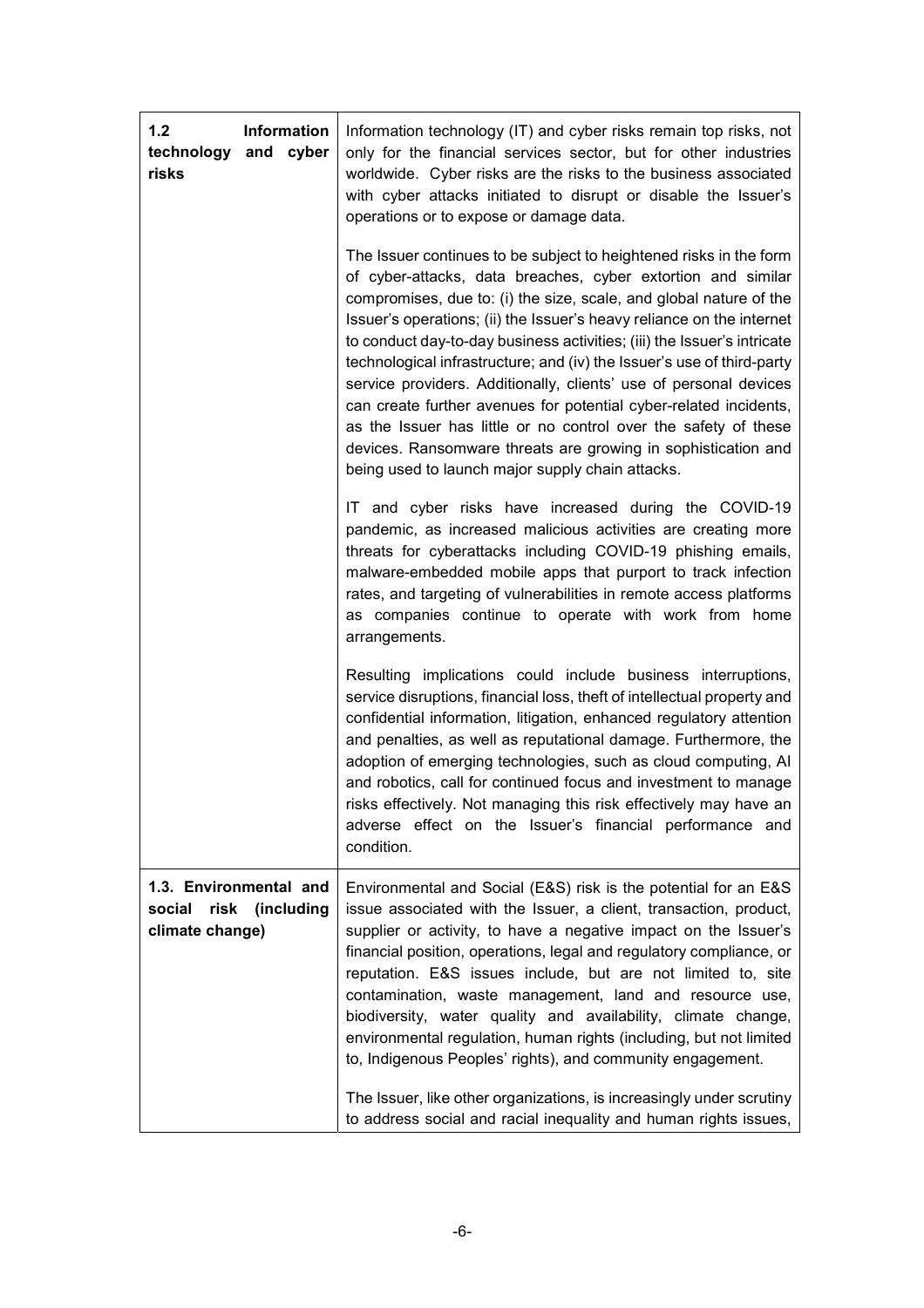|                                                          | and failure to do so may result in strategic, reputational and<br>regulatory risks.                                                                                                                                                                                                                                                                                                                                                                                                                                                                                                                                                                                                                                                                                                                                                                                                                                                                                                                                                                                                                                                                                                                                                                            |
|----------------------------------------------------------|----------------------------------------------------------------------------------------------------------------------------------------------------------------------------------------------------------------------------------------------------------------------------------------------------------------------------------------------------------------------------------------------------------------------------------------------------------------------------------------------------------------------------------------------------------------------------------------------------------------------------------------------------------------------------------------------------------------------------------------------------------------------------------------------------------------------------------------------------------------------------------------------------------------------------------------------------------------------------------------------------------------------------------------------------------------------------------------------------------------------------------------------------------------------------------------------------------------------------------------------------------------|
|                                                          | Risks associated with climate change are evolving as it relates to<br>the global transition to a net-zero economy and physical climate<br>risks (e.g., extreme weather events), which could result in a broad<br>range of impacts including potential strategic, reputational,<br>regulatory, compliance, operational and credit related risks for the<br>Issuer and its clients.                                                                                                                                                                                                                                                                                                                                                                                                                                                                                                                                                                                                                                                                                                                                                                                                                                                                              |
|                                                          | If not managed effectively, these riks could lead to negative<br>reputational and and financial impacts.                                                                                                                                                                                                                                                                                                                                                                                                                                                                                                                                                                                                                                                                                                                                                                                                                                                                                                                                                                                                                                                                                                                                                       |
| <b>Digital</b><br>1.4<br>disruption<br>and innovation    | The COVID-19 pandemic has changed the way consumers<br>interact with financial services providers. Demand for digital<br>banking services has increased, and while this represents an<br>opportunity for the Issuer to leverage its technological advantage,<br>the need to meet the rapidly evolving needs of clients and<br>compete with non-traditional competitors has increased the<br>Issuer's strategic and reputational risks. Additional risks also<br>continue to emerge as demographic trends, evolving client<br>expectations, the increased power to analyze data and the<br>emergence of disruptors are creating competitive pressures<br>across a number of sectors. Moreover, established technology<br>companies, newer competitors, and regulatory changes continue<br>to foster new business models that could challenge traditional<br>banks and financial products. Finally, while the adoption of new<br>technologies, such as AI and machine learning, presents<br>opportunities for the Issuer, it could result in new and complex<br>strategic, reputational, operational, regulatory and compliance<br>risks that would need to be managed effectively and, if not, may<br>adversely impact its financial performance and condition. |
| 1.5 Canadian housing<br>household<br>and<br>indebtedness | Canadian housing and household indebtedness risks remain<br>elevated, but have moderated as restrictions related to the<br>COVID-19 pandemic have eased and employment has<br>rebounded. However, the unemployment rate remains above pre-<br>pandemic levels. Concerns related to housing affordability in<br>certain markets and levels of mortgage-related Canadian<br>household debt - which were already elevated before and during<br>the COVID-19 pandemic – could escalate if additional waves of<br>the COVID-19 pandemic emerge, if the period of economic<br>recovery is prolonged, or if the lending environment changes,<br>potentially resulting in, among other things, higher credit losses.<br>While real estate rental activity has rebounded in certain markets,<br>changing consumer preferences and work arrangements, and the<br>impact from possible future waves of the COVID-19 pandemic,<br>may continue to have an impact on future real estate investment<br>and demand. As at October 31, 2021, the Issuer's retail credit risk                                                                                                                                                                                                   |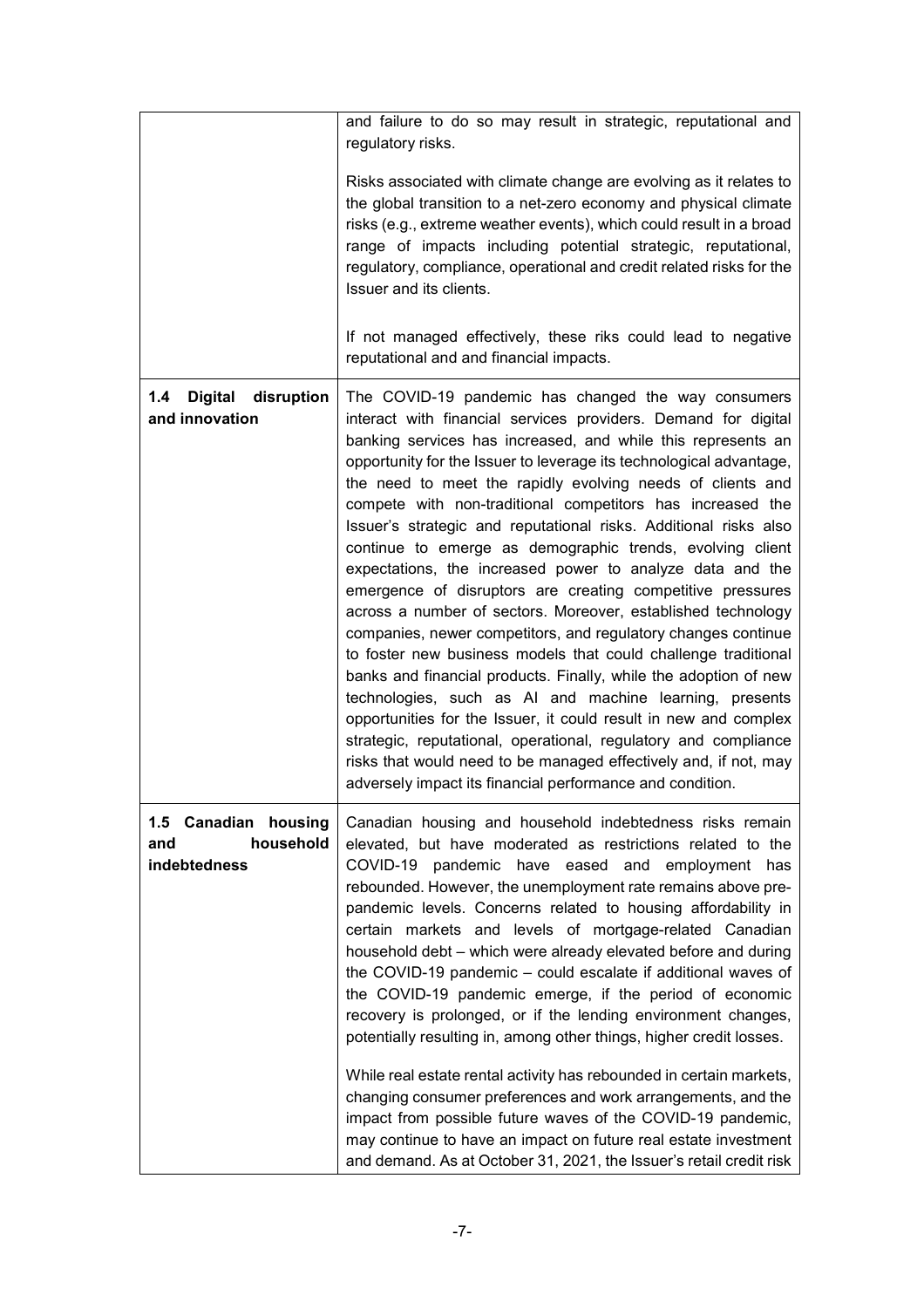|                                                    | exposure, which includes residential mortgages, home equity<br>lines of credit, credit cards, unsecured lines of credit and overdraft<br>protection products, was C\$685,344 million reflecting exposure at<br>default.<br>If this risk is not properly managed, it may have a negative impact<br>on the Issuer's financial performance, condition and prospects.                                                                                                                                                                                                                                                                                                                                                                                                                                                                                                                                                                                                                                                                                                                                                                                                                                                                                                                                                                                                                  |
|----------------------------------------------------|------------------------------------------------------------------------------------------------------------------------------------------------------------------------------------------------------------------------------------------------------------------------------------------------------------------------------------------------------------------------------------------------------------------------------------------------------------------------------------------------------------------------------------------------------------------------------------------------------------------------------------------------------------------------------------------------------------------------------------------------------------------------------------------------------------------------------------------------------------------------------------------------------------------------------------------------------------------------------------------------------------------------------------------------------------------------------------------------------------------------------------------------------------------------------------------------------------------------------------------------------------------------------------------------------------------------------------------------------------------------------------|
| 1.6<br><b>Geopolitical</b><br>uncertainty          | Persistent trade tensions, supply chain disruptions, policy<br>changes, COVID-19 vaccine nationalism and vaccine diplomacy<br>continue to impact global economic growth prospects and market<br>sentiment. The Canadian economy is vulnerable to continued<br>trade tensions given the country's trading relationships with the<br>U.S. and China. Tensions remain elevated between China and<br>the U.S. and its allies over a number of issues, including trade,<br>technology, human rights, Hong Kong, Macau, and Taiwan.<br>Tensions between China and its neighbours over territorial claims<br>add further global and economic uncertainty. In addition, tensions<br>with Russia remain high over allegations of cyber-attacks, election<br>interference, adventurism, and the mistreatment of anti-corruption<br>and pro-democracy activists. Other geopolitical tensions could<br>also add to economic and market uncertainties.<br>More broadly, the post-pandemic future of global trade remains<br>uncertain, as countries look to decrease reliance on the global<br>supply chain. Increased protectionism and economic nationalism<br>could reshape global alliances as a steady COVID-19 vaccine<br>supply and the supply of other critical goods of economic and<br>national importance (e.g., semiconductors) remain one of the top<br>priorities of governments. |
|                                                    | Failure to effectively manage this risk may adversely impact the<br>Issuer's financial performance, position and prospects.                                                                                                                                                                                                                                                                                                                                                                                                                                                                                                                                                                                                                                                                                                                                                                                                                                                                                                                                                                                                                                                                                                                                                                                                                                                        |
| 1.7 Privacy, data and<br>third-party related risks | The protection and responsible use of personal information are<br>critical to maintaining the Issuer's clients' trust. Privacy risk is the<br>risk of improper creation or collection, use, disclosure, retention<br>or destruction of information. In addition, the management and<br>governance of the Issuer's data also remains a top risk given the<br>high value attributed to its data for the insights it can generate for<br>clients and communities. Data management risk is the risk of<br>failing to manage information appropriately throughout its lifecycle<br>due to inadequate processes and controls, resulting in legal or<br>regulatory consequences, reputational damage or financial loss.<br>Resulting implications from failing to manage data and privacy<br>risks could include financial loss, theft of intellectual property<br>and/or confidential information, litigation, enhanced regulatory<br>attention and penalties, as well as reputational damage. Effective<br>privacy and information management practices continue to grow                                                                                                                                                                                                                                                                                                                |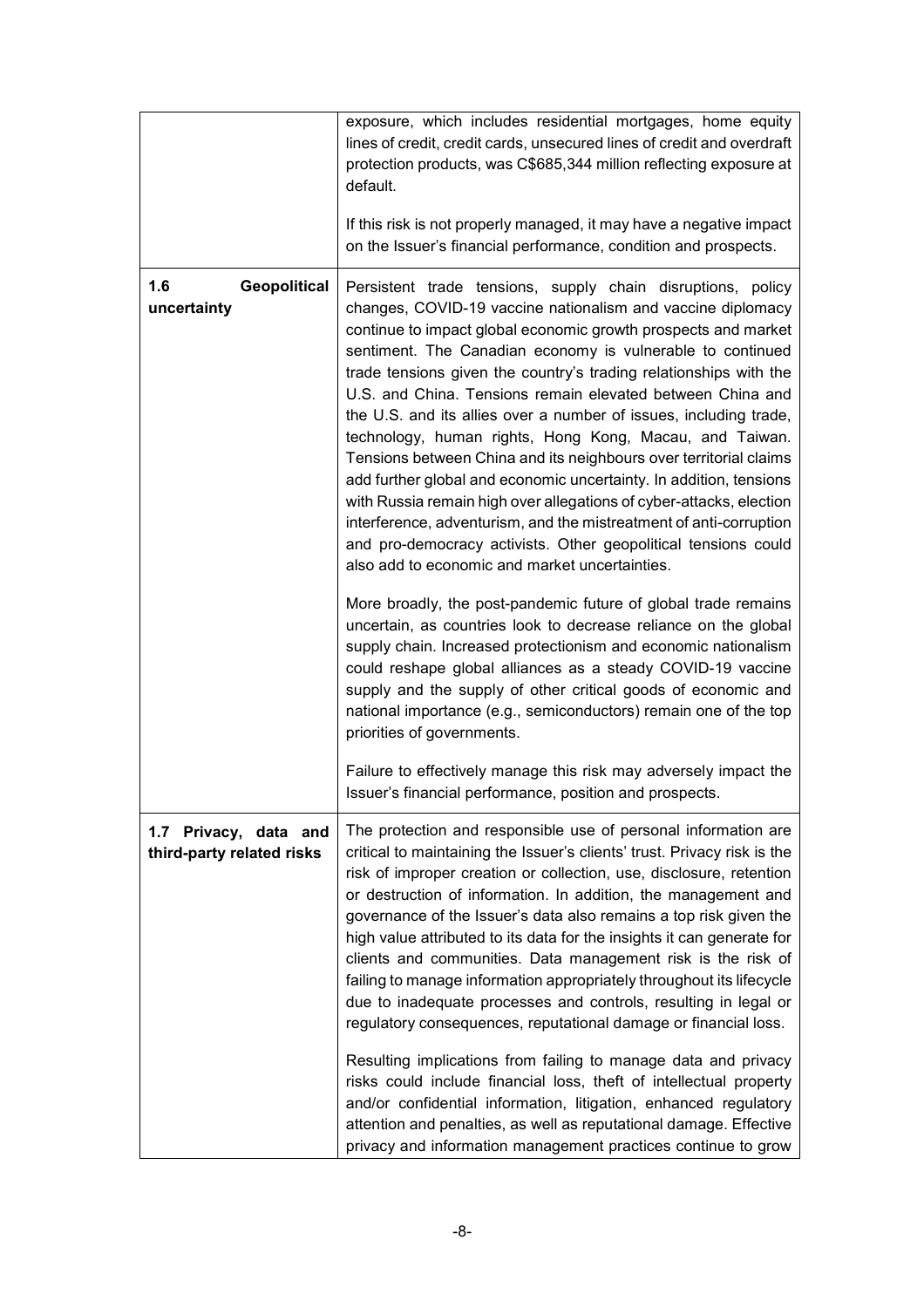|                                  | in importance, as demonstrated by the continued development of<br>complex regulations in the jurisdictions in which the Issuer<br>operates.<br>The Issuer's potential exposure to these risks increases as it                                                                                                                                                                                                                                                                                                                                                                                                                                                                                                                                                                                                                                                                     |
|----------------------------------|-----------------------------------------------------------------------------------------------------------------------------------------------------------------------------------------------------------------------------------------------------------------------------------------------------------------------------------------------------------------------------------------------------------------------------------------------------------------------------------------------------------------------------------------------------------------------------------------------------------------------------------------------------------------------------------------------------------------------------------------------------------------------------------------------------------------------------------------------------------------------------------|
|                                  | continues to partner with third-party service providers and adopt<br>new business models and technologies (e.g., cloud computing, AI<br>and machine learning). Attackers gravitate towards vulnerabilities<br>in an ecosystem, and the weakest link in the supply chain can be<br>a supplier or third-party service provider, who may not have<br>sufficiently robust controls. Third-party risk is the risk of failure to<br>effectively manage third parties which may expose the Issuer to<br>service disruptions, regulatory action, financial loss, litigation or<br>reputational damage.                                                                                                                                                                                                                                                                                    |
|                                  | Privacy, data and third-party related risks have been heightened<br>as the use of work from home arrangements remains common<br>practice. Third-party providers critical to the Issuer's operations<br>are monitored for any impact on their ability to deliver services,<br>including vendors of its third-party providers. The collection, use<br>and sharing of data, as well as the management and governance<br>of data, are increasingly important as the Issuer continues to<br>invest in digital solutions and innovation, as well as, expanding its<br>business activities. Failure to properly onboard and manage<br>service providers may expose the Issuer to service disruption,<br>financial loss and other risk that may negatively impact its<br>financial performance and condition.                                                                             |
| 1.8 Regulatory changes           | The ongoing introduction of new or revised regulations will<br>continue to lead to increasing focus across the organization on<br>meeting additional regulatory requirements across the multiple<br>jurisdictions in which the Issuer operates. See "Business segment<br>results" on pages 24 to 47 of the 2021 MD&A incorporated by<br>reference in the Base Prospectus for information on the Issuer's<br>business segments and the jurisdictions in which they operate.<br>Financial and other reforms that have or are coming into effect,<br>across multiple jurisdictions, such as Canadian anti-money<br>laundering regulations, the interest rate benchmark reform, as<br>well as privacy, climate and consumer protection, continue to<br>impact the Issuer's operations and strategies and may negatively<br>impact its financial performance, condition and prospects. |
| 1.9 Culture and conduct<br>risks | The Issuer's purpose, values and risk principles are key<br>dimensions of its culture. The Issuer demonstrates its culture<br>through its conduct – the behaviours, judgments, decisions, and<br>actions of the organization and its employees. Culture and<br>conduct risks are considered top risks for the financial services<br>industry due to the impact the Issuer's choices, behaviours, and<br>overall risk governance can have on outcomes for its<br>stakeholders. The Issuer embeds client considerations into its                                                                                                                                                                                                                                                                                                                                                    |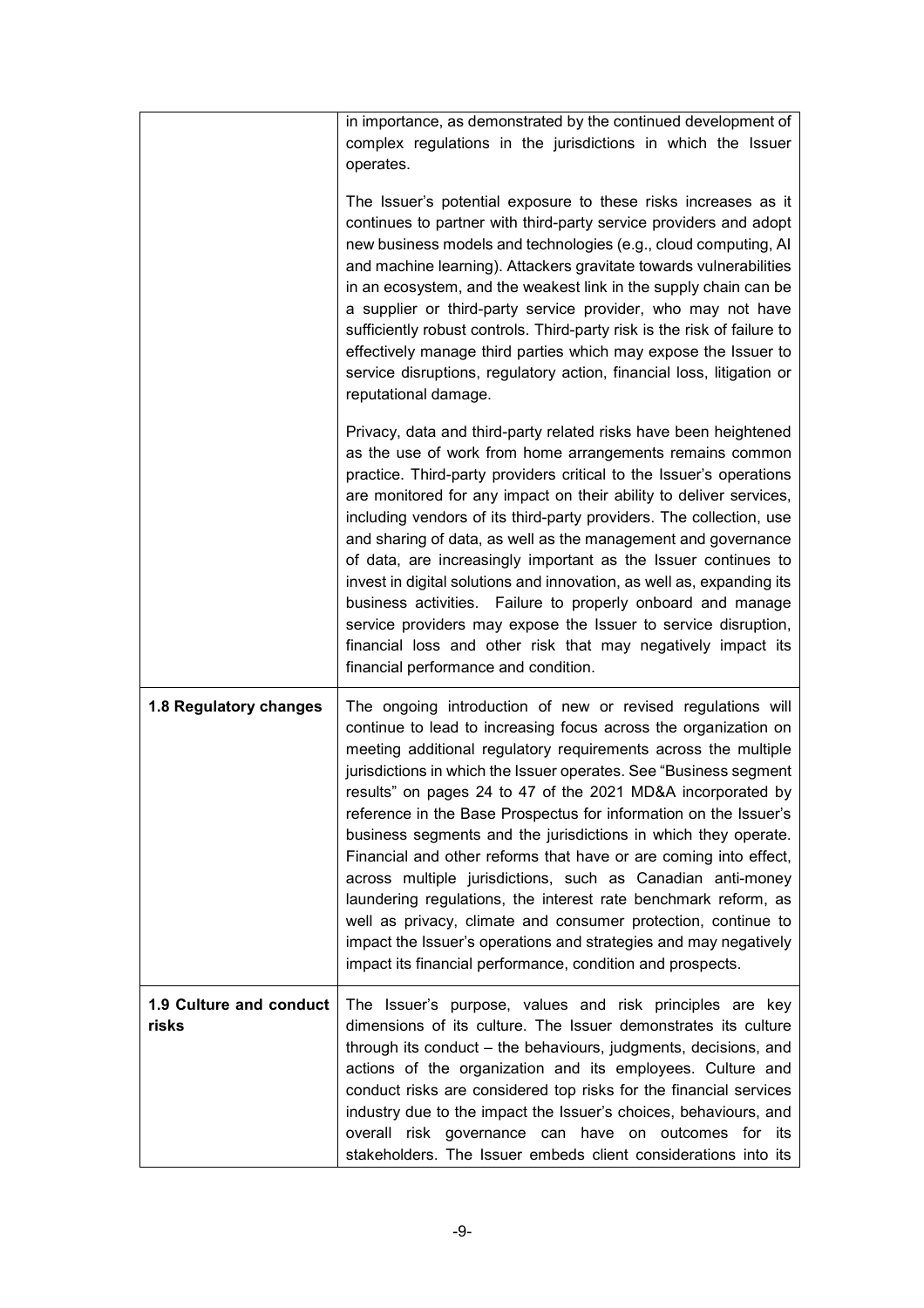| decision-making processes and aims to ensure focus on the fair      |
|---------------------------------------------------------------------|
| treatment of clients, and continues to implement regulatory         |
| changes that align with this objective. The Issuer is responsive to |
| evolving employee needs while expecting employees to always         |
| act with integrity.                                                 |
|                                                                     |
| Canadian, U.S. and global regulators have been increasingly         |
| focused on conduct matters and risks, and heightened                |
| expectations generally from regulators could lead to                |
| investigations, remediation requirements, and higher compliance     |
| costs. While the Issuer takes numerous steps to continue to         |
| strengthen its conduct practices, and prevent and detect            |
| outcomes which could potentially harm clients, customers,           |
| employees or the integrity of the markets, such outcomes may not    |
| always be prevented or detected and if not, may negatively impact   |
| its financial position and performance as well as its prospects.    |
|                                                                     |

# **2. Transactional/Positional risks**

### *2.1 Credit risk*

Credit risk is the risk of loss associated with an obligor's potential inability or unwillingness to fulfill its contractual obligations on a timely basis and may arise directly from the risk of default of a primary obligor of the Issuer (e.g., issuer, debtor, counterparty, borrower or policyholder), indirectly from a secondary obligor of the Issuer (e.g., guarantor or reinsurer), through offbalance sheet exposures, contingent credit risk, associated credit risk and/or transactional risk. Credit risk includes counterparty credit risk arising from both trading and non-trading activities.

Credit risk is inherent in a wide range of the Issuer's businesses. This includes lending to businesses, sovereigns, public sector entities, banks and other financial institutions, as well as certain high net worth individuals, which comprise the Issuer's wholesale portfolio and residential mortgages, personal loans, credit cards, and small business loans, which comprise the Issuer's retail portfolio.

The Issuer's gross credit exposure includes lending-related and other credit risk and tradingrelated credit risk. Lending-related and other credit risk includes: loans and acceptances outstanding, undrawn commitments, and other exposures, including contingent liabilities such as letters of credit and guarantees, debt securities carried at fair value through other comprehensive income ("**FVOCI**") or amortized cost and deposits with financial institutions. Trading-related credit risk includes: Repo-style transactions, which include repurchase and reverse repurchase agreements and securities lending and borrowing transactions, and derivative amounts. The Issuer's gross credit risk exposure as at October 31, 2021 was C\$1,733,146 million. See the table "Credit Risk exposure by portfolio, sector and geography" on page 66 of the 2021 MD&A incorporated by reference in the Base Prospectus for further information.

Credit risk also includes (i) counterparty credit risk; and (ii) wrong-way risk. Counterparty credit risk is the risk that a party with whom the Issuer has entered into a financial or non-financial contract will fail to fulfill its contractual agreement and default on its obligation. It incorporates not only the contract's current value, but also considers how that value can move as market conditions change. Counterparty credit risk usually arises from trading-related derivative and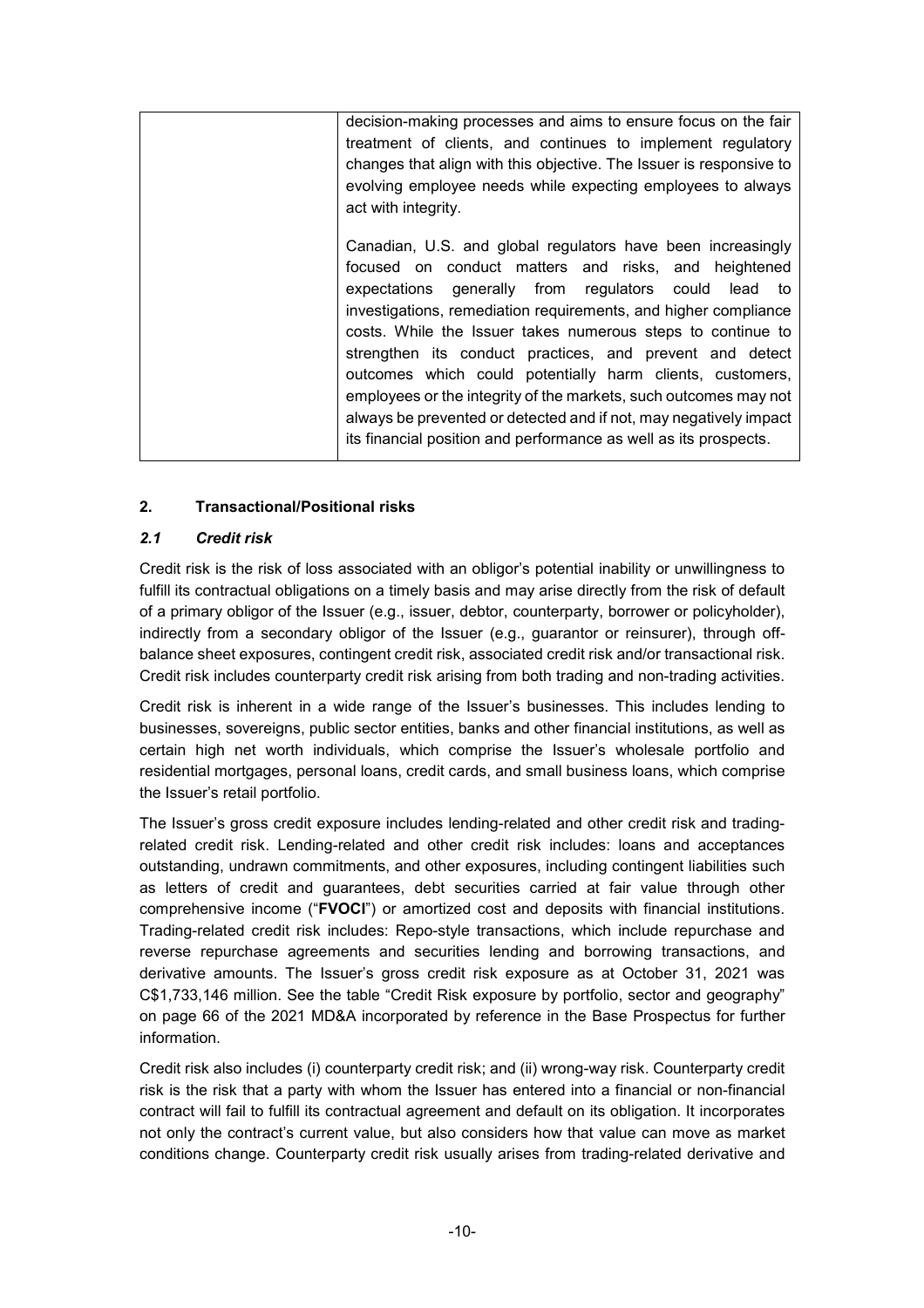repo-style transactions. Derivative transactions include forwards, futures, swaps and options, and can have underlying references that are either financial (e.g., interest rate, foreign exchange, credit or equity) or non-financial (e.g., precious metal and commodities). For more information on derivatives instruments and credit risk mitigation, see Note 8 of the 2021 Audited Consolidated Financial Statements incorporated by reference into the Base Prospectus.

Wrong-way risk is the risk that exposure to a counterparty is adversely correlated with the credit quality of that counterparty. There are two types of wrong-way risk: (i) specific wrong-way risk, which exists when the Issuer's exposure to a particular counterparty is positively correlated with the probability of default of the counterparty due to the nature of the Issuer's transactions with them (e.g., loans collateralized by shares or debt issued by the counterparty or a related party); and (ii) general wrong-way risk, which exists when there is a positive correlation between the probability of default of counterparties and general macroeconomic or market factors. This typically occurs with derivatives (e.g., the size of the exposure increases) or with collateralized transactions (e.g., the value of the collateral declines).

Geographically, as at October 31, 2021, Canada represented approximately 63% of the Issuer's credit risk exposure while the U.S. represented 21%, Europe 11% and the Other international regions 5%. Accordingly, deterioration in general business and economic conditions in Canada and the U.S. could adversely affect the credit quality of the Issuer's borrowers and counterparties and could thus affect the value of the Issuer's assets and result in an increase in credit losses.

The Issuer has put in place specific frameworks to manage credit risk. See pages 60 to 72 of the 2021 MD&A incorporated by reference in the Base Prospectus for more information. Notwithstanding such frameworks, the Issuer recorded provisions for credit losses ("**PCL**") to recognise estimated credit losses on all financial assets, except for financial assets classified or designated as fair value through profit or loss ("**FVTPL**") and equity securities designated as FVOCI, which are not subject to impairment assessment. For the year ended October 31, 2021, the Issuer's total PCL was C\$(753) million. See the Credit quality performance section on pages 70 to 72 of the 2021 MD&A incorporated by reference in the Base Prospectus.

Failure to effectively manage credit risk may have an adverse impact on the Issuer's financial condition and performance.

### *2.2 Market risk*

Market risk is defined to be the impact of market prices upon the financial condition of the Issuer. This includes potential gains or losses due to changes in market determined variables such as interest rates, credit spreads, equity prices, commodity prices, foreign exchange rates and implied volatilities.

The Issuer has adopted specific frameworks to manage market risk as described on pages 72 to 78 of the 2021 MD&A incorporated by reference in the Base Prospectus. Despite these frameworks, the Issuer remains exposed to the risk of loss as a result of market risk which may negatively impact its financial performance and condition.

The measures of financial condition impacted by market risk are as follows:

- 1. Positions whose revaluation gains and losses are reported in revenue, which includes:
	- a) Changes in the fair value of instruments classified or designated as FVTPL, and
	- b) Hedge ineffectiveness.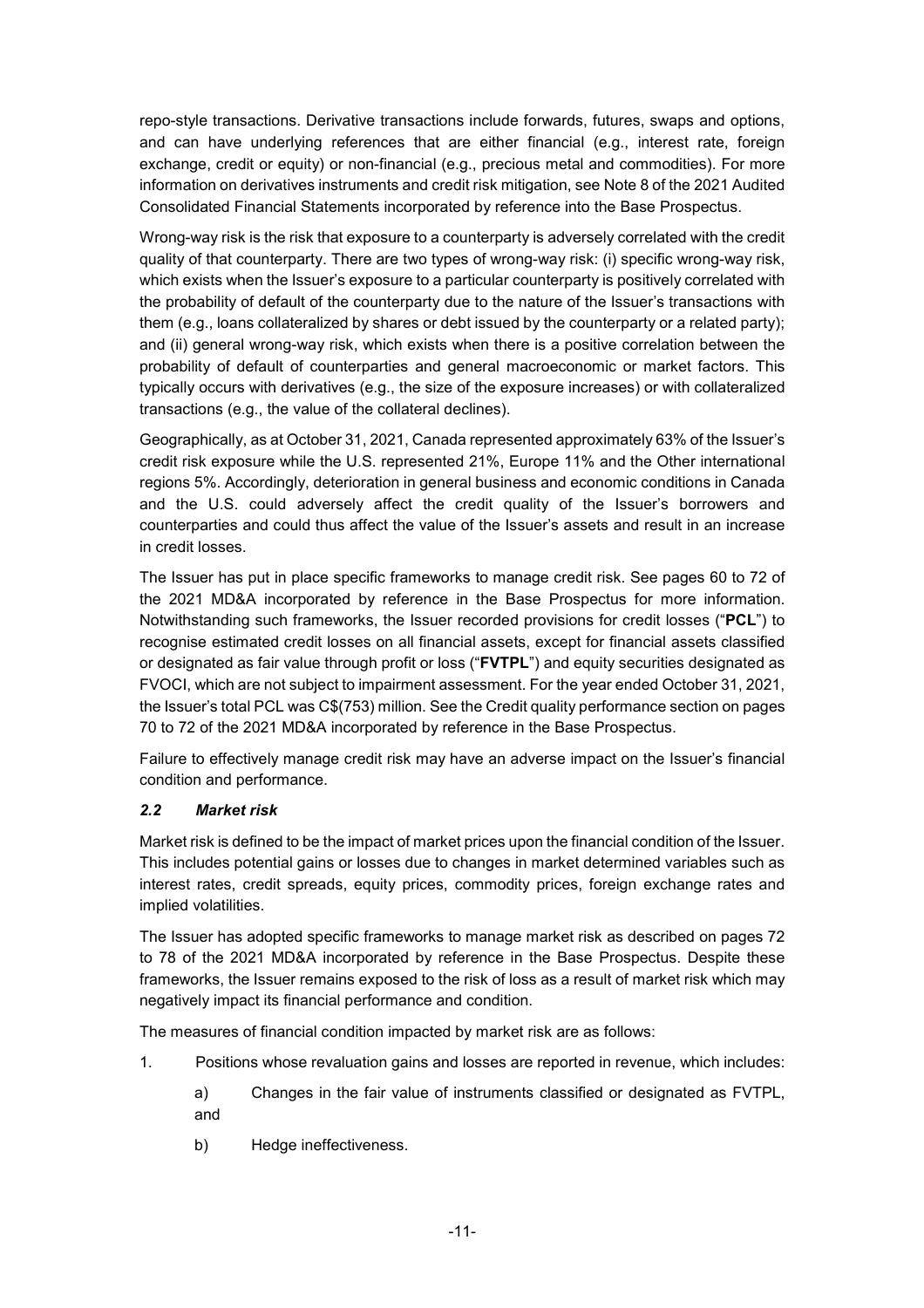- 2. Common Equity Tier 1 ("**CET1**") capital, which includes:
	- a) All of the above, plus
	- b) Changes in the fair value of FVOCI securities where revaluation gains and losses are reported as Other comprehensive income ("**OCI**"),
	- c) Changes in the Canadian dollar value of investments in foreign subsidiaries, net of hedges, due to foreign exchange translation, and
	- d) Changes in the fair value of employee benefit plan deficits.
- 3. CET1 ratio, which includes:
	- a) All of the above, plus
	- b) Changes in Risk-weighted assets ("**RWA**") resulting from changes in traded market risk factors, and

c) Changes in the Canadian dollar value of RWA due to foreign exchange translation.

- 4. The economic value of the Bank, which includes:
	- a) Points 1 and 2 above, plus
	- b) Changes in the economic value of other non-trading positions, net interest income, and fee based income, as a result of changes in market risk factors.

#### **2.2.1 The key measures of market risk are as follows:**

#### *(a) FVTPL positions*

FVTPL is an accounting concept which indicates that the assets and liabilities are measured at fair value on the balance sheet. The measurement is generally used for financial instruments that are part of the Issuer's trading activities (purchased with intent to sell or repurchase) and are classified as FVTPL, but can be elected for financial assets if it eliminates or significantly reduces a measurement or recognition inconsistency that would otherwise arise from measuring assets or liabilities, or recognising related gains and losses on a different basis (an accounting mismatch).

The fair value option can be elected for financial liabilities if: (i) the election eliminates an accounting mismatch; (ii) the financial liability is part of a portfolio that is managed on a fair value basis, in accordance with a documented risk management or investment strategy; or (iii) there is an embedded derivative in the financial or non-financial host contract and the derivative is not closely related to the host contract. These instruments cannot be reclassified out of the FVTPL category while they are held or issued (i.e. designated as FVTPL). Any loss or gain in the fair value of these instruments between quarterly balance sheet dates due to changes in market prices and rates are accounted for as losses or gains, and so directly impact the Issuer's financial performance and condition. Financial liabilities designated as FVTPL are recorded at fair value and fair value changes attributable to changes in the Issuer's own credit risk are recorded in OCI. See "Fair value of financial instruments" on page 110 and "Securities" on page 141 of the 2021 Annual Report incorporated by reference in the Base Prospectus for more information on how fair value is determined.

As an element of the Enterprise Risk Appetite Framework, the Board approves the Issuer's overall market risk constraints. Group Risk Management ("**GRM**") creates and manages the control structure for FVTPL positions which ensures that business is conducted on a basis consistent with Board requirements. The Market and Counterparty Credit Risk function within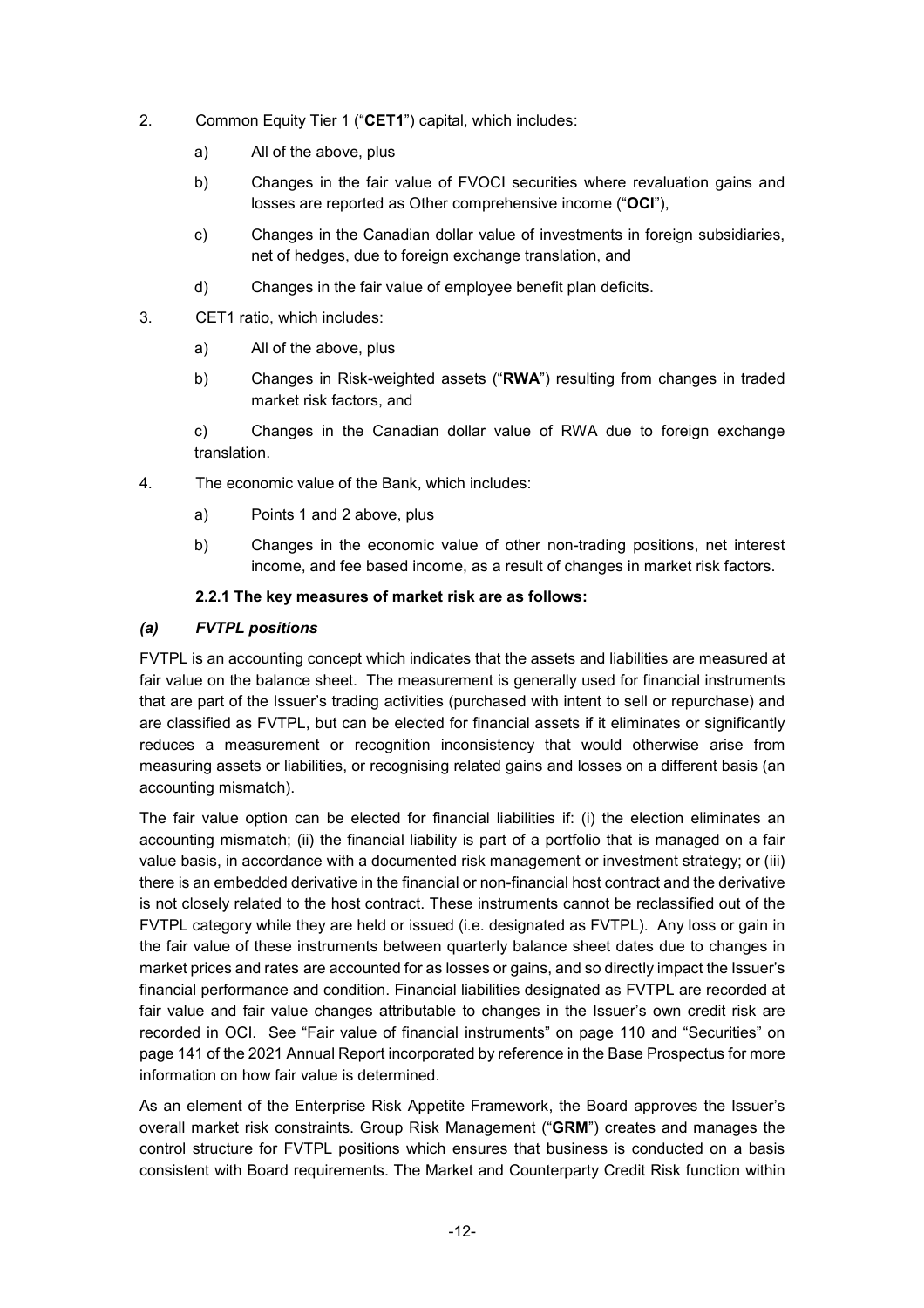GRM is responsible for creating and managing the controls and governance procedures that ensure that risk taken is consistent with risk appetite constraints set by the Board. These controls include limits on probabilistic measures of potential loss such as Value-at-Risk (VaR), Stressed Value-at-Risk (SVaR) and Incremental Risk Charge (IRC) as defined below:

"**VaR**" is a statistical measure of potential loss for a financial portfolio computed at a given level of confidence and over a defined holding period. The Issuer measures VaR at the 99th percentile confidence level for price movements over a one-day holding period using historic simulation of the last two years of equally weighted historic market data. These calculations are updated daily with current risk positions, with the exception of certain less material positions that are not actively traded and are updated on at least a monthly basis.

"**SVaR**" is calculated in an identical manner as VaR with the exception that it is computed using a fixed historical one-year period of extreme volatility and its inverse rather than the most recent two-year history. The stress period used is a one-year period covering the market volatility observed during Q2 2020. SVaR is calculated daily for all portfolios, with the exception of certain less material positions that are not actively traded and are updated on at least a monthly basis.

"**IRC**" captures the risk of losses under default or rating changes for issuers of certain traded fixed income instruments. IRC is measured over a one year horizon at a 99.9% confidence level, and captures different liquidity horizons for instruments and concentrations in issuers under a constant level of risk assumption. Changes in measured risk levels are primarily associated with changes in inventory from the applicable fixed income trading portfolios.

See the table under "Market risk measures — FVTPL positions" on page 73 of the 2021 MD&A, incorporated by reference in the Base Prospectus, for the quantitative impact of market risk on FVTPL positions for the year ended October 31, 2021.

### *(b) Interest Rate Risk in the Banking Book (IRRBB) positions*

IRRBB activity arises primarily from traditional customer-originated banking products such as deposits and loans, and includes related hedges as well as the interest rate risk from securities held for liquidity management purposes. Factors contributing to IRRBB include mismatches between asset and liability repricing dates, relative changes in asset and liability rates in response to market rate scenarios, and other product features affecting the expected timing of cash flows, such as options to pre-pay loans or redeem term deposits prior to contractual maturity. IRRBB sensitivities are regularly measured and reported, and subject to limits and controls with independent oversight from Group Risk Management.

To monitor and control IRRBB, the Issuer assesses two primary metrics, Net Interest Income ("**NII**") risk and Economic Value of Equity ("**EVE**") risk, under a range of market shocks, scenarios, and time horizons. The table on page 75 of the 2021 MD&A shows the potential before-tax impact of an immediate and sustained 100 basis points increase or decrease in interest rates on projected 12-month NII and EVE assuming no subsequent hedging. Rate floors are applied within the declining rates scenarios which prevent EVE valuation and NII simulation rate levels from falling below a minimum average level of negative 25 bps across major currencies. Interest rate risk measures are based on current on and off-balance sheet positions which can change over time in response to business activity and management actions.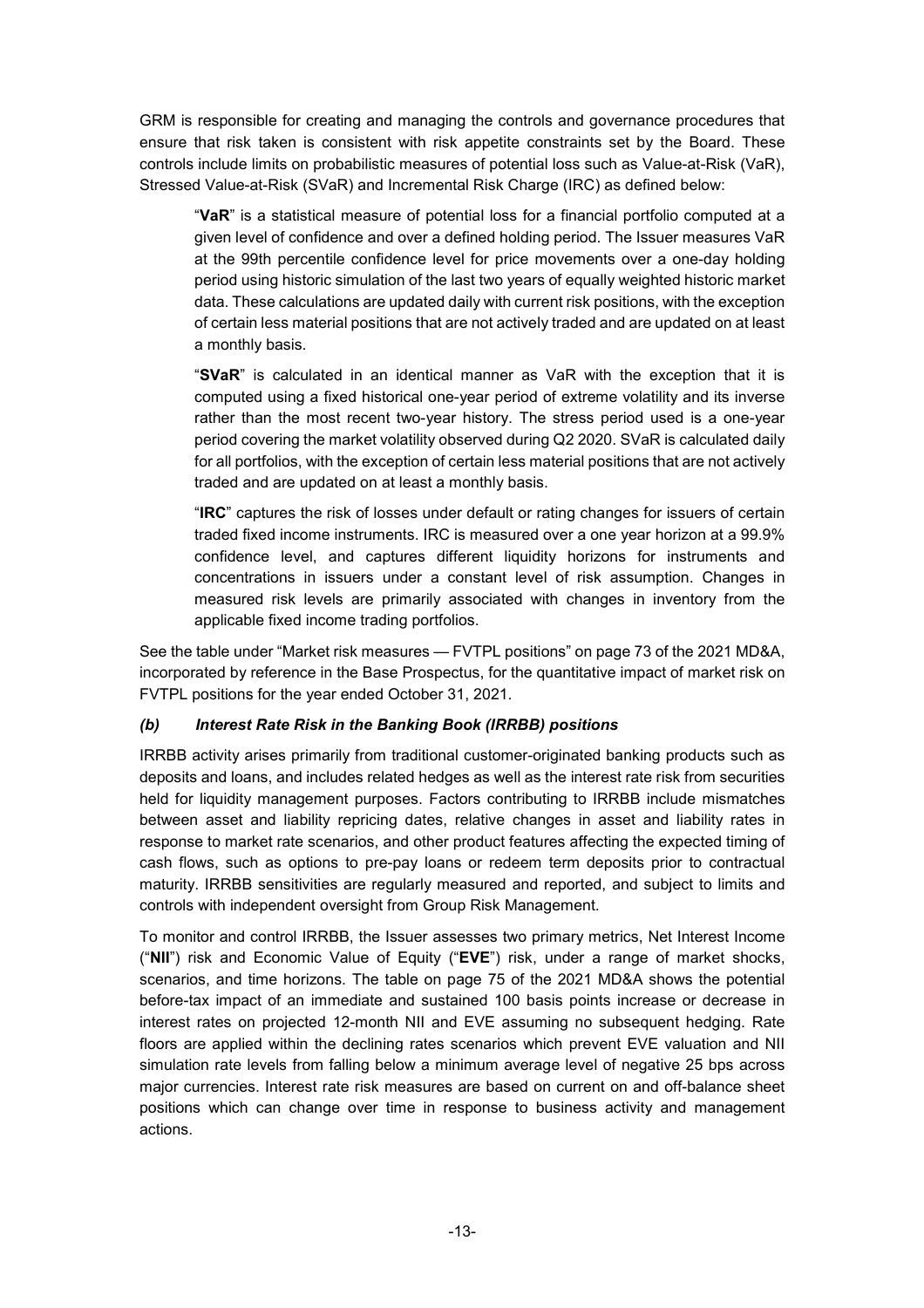As at October 31, 2021, an immediate and sustained -100 bps shock would have had a negative impact to the Issuer's NII of C\$921 million. An immediate and sustained +100 bps shock at the end of October 31, 2021 would have had a negative impact to the Issuer's EVE of C\$2,009 million.

# *(c) Investment securities carried at FVOCI*

The Issuer held C\$78 billion of investment securities carried at FVOCI as at October 31, 2021. The Issuer holds debt securities carried at FVOCI primarily as investments, as well as to manage liquidity risk and hedge interest rate risk in the Issuer's non-trading banking balance sheet. As at October 31, 2021, the Issuer's portfolio of investment securities carried at FVOCI is interest rate sensitive and would impact OCI by a pre-tax change in value of C\$8 million as measured by the change in the value of the securities for a one basis point parallel increase in yields. The portfolio also exposes the Issuer to credit spread risk of a pre-tax change in value of C\$14 million, as measured by the change in value for a one basis point widening of credit spreads. The value of the investment securities carried at FVOCI included in the Issuer's IRRBB measure as at October 31, 2021 was C\$75 billion. The Issuer's investment securities carried at FVOCI also include equity exposures of C\$1 billion as at October 31, 2021.

# *(d) Non-trading foreign exchange rate risk*

Foreign exchange rate risk is the potential adverse impact on earnings and economic value due to changes in foreign currency rates. The Issuer's revenue, expenses and income denominated in currencies other than the Canadian dollar are subject to fluctuations as a result of changes in the value of the average Canadian dollar relative to the average value of those currencies. The Issuer's most significant exposure is to the U.S. dollar, due to the Issuer's operations in the U.S. and other activities conducted in U.S. dollars. Other significant exposures are to the British pound and the Euro, due to the Issuer's activities conducted internationally in these currencies. A strengthening or weakening of the Canadian dollar compared to the U.S. dollar, British pound and the Euro could reduce or increase, as applicable, the translated value of the Issuer's foreign currency denominated revenue, expenses and earnings and could have a significant effect on the results of the Issuer's operations. The Issuer is also exposed to foreign exchange rate risk arising from its investments in foreign operations.

For unhedged equity investments, when the Canadian dollar appreciates against other currencies, the unrealized translation losses on net foreign investments decreases the Issuer's shareholder equity through the other components of equity and decreases the translated value of the RWA of the foreign currency-denominated asset. The reverse is true when the Canadian dollar depreciates against other currencies. Consequently, the Issuer considers these impacts in selecting an appropriate level of its investments in foreign operations to be hedged.

# *2.3 Liquidity and funding risk*

Liquidity and funding risk ("**liquidity risk**") is the risk that the Issuer may be unable to generate sufficient cash or its equivalents in a timely and cost-effective manner to meet its commitments. Liquidity risk arises from mismatches in the timing and value of on-balance sheet and offbalance sheet cash flows.

Core funding, comprising capital, longer-term wholesale liabilities and a diversified pool of personal and, to a lesser extent, commercial and institutional deposits, is the foundation of the Issuer's structural liquidity position. The Issuer's ability to access unsecured funding markets and to engage in certain collateralized business activities on a cost-effective basis are primarily dependent upon maintaining competitive credit ratings. Credit ratings and outlooks provided by rating agencies reflect their views and methodologies. Ratings are subject to change, based on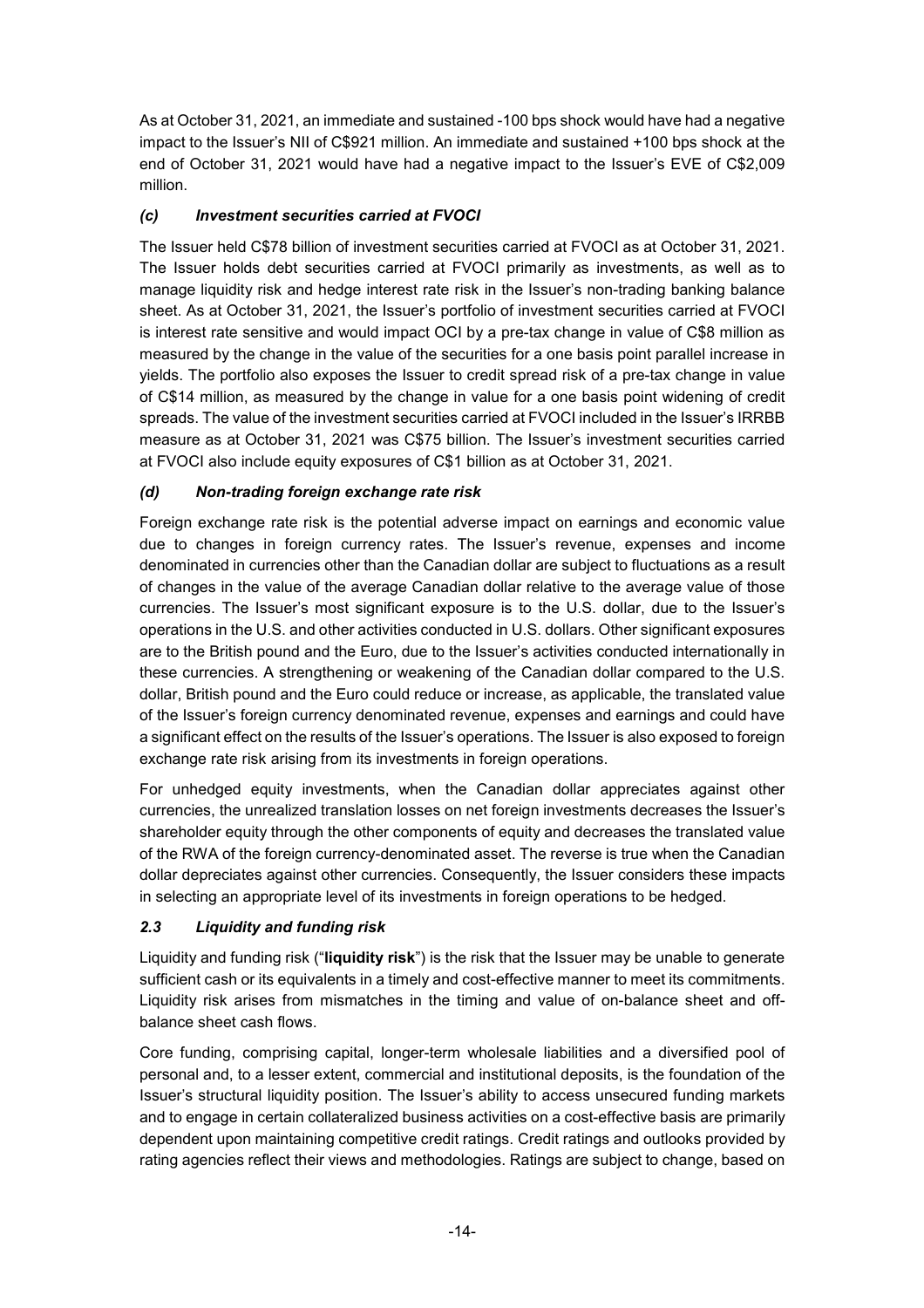a number of factors including, but not limited to, the Issuer's financial strength, competitive position, liquidity and other factors not completely within the Issuer's control. A lowering of the Issuer's credit ratings may have potentially adverse consequences for the Issuer's funding capacity or access to the capital markets, may affect the Issuer's ability, and the cost, to enter into normal course derivative or hedging transactions and may require the Issuer to post additional collateral under certain contracts, any of which may have an adverse effect on its results of operations and financial condition.

The Liquidity Coverage Ratio ("**LCR**") is a Basel III metric that measures the sufficiency of highquality liquid assets ("**HQLA**") available to meet liquidity needs over a 30-day period in an acute stress scenario. The Basel Committee on Banking Supervision ("**BCBS**") and Office of the Superintendent of Financial Institutions ("**OSFI**") regulatory minimum coverage level for LCR is 100%. The Issuer's average LCR for the quarter ended October 31, 2021 was 123%, which translates into a surplus of approximately C\$67 billion. Net Stable Funding Ratio ("**NSFR**") is a Basel III metric that measures the sufficiency of available stable funding relative to the amount of required stable funding. The BCBS and OSFI regulatory minimum coverage level for NSFR is 100%. The Issuer's NSFR as at October 31, 2021 was 116%, which translates into a surplus of approximately C\$114.0 billion. Despite the Issuer's liquidity risk management policy described on pages 78 through 90 of the 2021 MD&A incorporated by reference into the Base Prospectus, any significant deterioration in its liquidity position may lead to an increase in funding costs or constrain the volume of new lending. These factors may adversely impact the Issuer's financial performance and position.

# *2.4 Insurance risk*

Insurance risk refers to the potential financial loss to the Issuer that may arise where the amount, timing and/or frequency of benefit and/or premium payments under insurance or reinsurance contracts are different than expected. Insurance risk is distinct from those risks covered by other parts of the Issuer's risk management framework (e.g., credit, market and operational risk) where those risks are ancillary to, or accompany, the risk transfer. The Issuer's five insurance sub-risks are: morbidity, mortality, longevity, policyholder behavior (lapse), and travel risk. Insurance risk may negatively impact the Issuer's financial performance and condition. See a description of the Issuer's insurance business on pages 38 to 41 of the 2021 MD&A incorporated by reference into the Base Prospectus.

# **3. Operational risk**

Operational risk is the risk of loss or harm resulting from people, inadequate or failed internal processes, controls and systems or from external events. Operational risk is inherent in all of the Issuer's activities and third party activities and failure to manage operational risk can result in direct or indirect financial loss, reputational impact or regulatory scrutiny and proceedings in the various jurisdictions where the Issuer operates.

Notwithstanding anything in this risk factor, this risk factor should not be taken as implying that the Issuer will be unable to comply with its obligations as a company with securities admitted to the Official List of the UK Financial Conduct Authority (the "**FCA**") or as a supervised firm regulated by the FCA or the UK Prudential Regulation Authority (the "**PRA**").

As at October 31, 2021, the Issuer's total RWA amounted to C\$552,541 million, C\$73,593 million of which was for operational risk (compared to C\$444,142 million for credit risk and C\$34,806 million for market risk).

The Issuer's operations expose it to many different operational risks, which may adversely affect its businesses and financial results. In addition to cybersecurity, data management and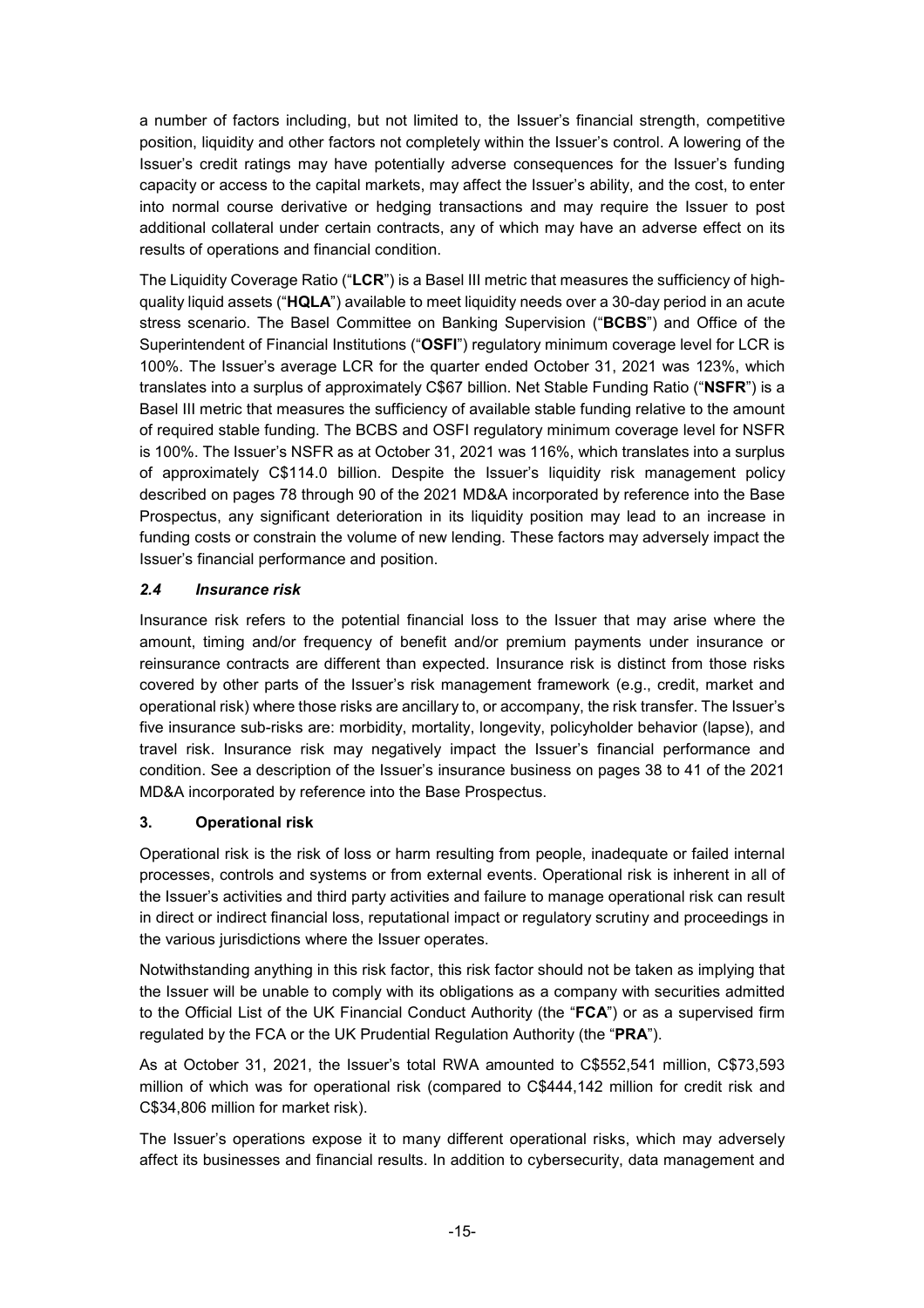privacy, and third party risk, which are also discussed above in "**1. Top and emerging risks**", the Issuer's results could also be adversely affected by risks associated with money laundering and terrorist financing and business continuity.

Money laundering and terrorist financing risk is the risk that the Issuer's products and services are used to facilitate the laundering of proceeds of crime, including the financing of terrorist activity. The Issuer maintains an enterprise-wide program designed to deter, detect and report suspected money laundering and terrorist financing activities across its organization, while seeking to ensure compliance with the laws and regulations of the various jurisdictions in which the Issuer operates. Despite the Issuer's compliance programmes, non-compliance may still occur, leading to enforcement action, criminal prosecutions and reputational damage which could negatively impact its financial performance and condition.

Business continuity risk is the risk of being unable to maintain, continue or restore essential business operations during and/or after an event that prevents the Issuer from conducting business in the normal course. Exposure to disruptive operational events interrupts the continuity of the Issuer's business operations and could negatively impact the Issuer's financial results, reputation, client outcomes and/or result in harm to the Issuer's employees. These operational events could result from the impact of severe weather, pandemics, failed processes, technology failures or cyber threats.

# **4. Regulatory compliance risk and legal and regulatory environment**

# **4.1** *Regulatory compliance risk*

Regulatory compliance risk is the risk of potential non-conformance with laws, rules, regulations and prescribed practices in any jurisdiction in which the Issuer operates. Issues regarding compliance with laws and regulations can arise in a number of areas in large complex financial institutions, such as the Issuer, and are often the result of inadequate or failed internal processes, controls, people or systems. The Issuer currently is, and may be at any given time, subject to a number of legal and regulatory proceedings and subject to numerous governmental and regulatory examinations, investigations and other inquiries.

Laws and regulations are in place to protect the financial and other interests of the Issuer's clients, investors and the public. As a large-scale global financial institution, the Issuer is subject to numerous laws and extensive and evolving regulation by governmental agencies, supervisory authorities and self-regulatory organizations in Canada, the U.S., the U.K., Europe and other jurisdictions in which it operates. Such regulation continues to become increasingly extensive and complex. In addition, regulatory scrutiny and expectations in Canada, the U.S., the U.K., Europe and other jurisdictions for large financial institutions with respect to, among other things, governance, risk management practices and controls, and conduct, as well as the enforcement of regulatory compliance matters, has intensified. Failure to comply with these regulatory requirements and expectations or to resolve any identified deficiencies could result in increased regulatory oversight and restrictions. Resolution of such matters can also result in the payment of substantial penalties, agreements with respect to future operation of their business, actions with respect to relevant personnel, admission of wrongdoing, and guilty pleas with respect to criminal charges.

Operating in this increasingly complex regulatory environment and intense regulatory enforcement environment, the Issuer is and has been subject to a variety of legal proceedings, including civil claims and lawsuits, criminal charges, regulatory scrutiny, examinations and proceedings, investigations, audits and requests for information by various governmental regulatory agencies and law enforcement authorities in various jurisdictions, and the Issuer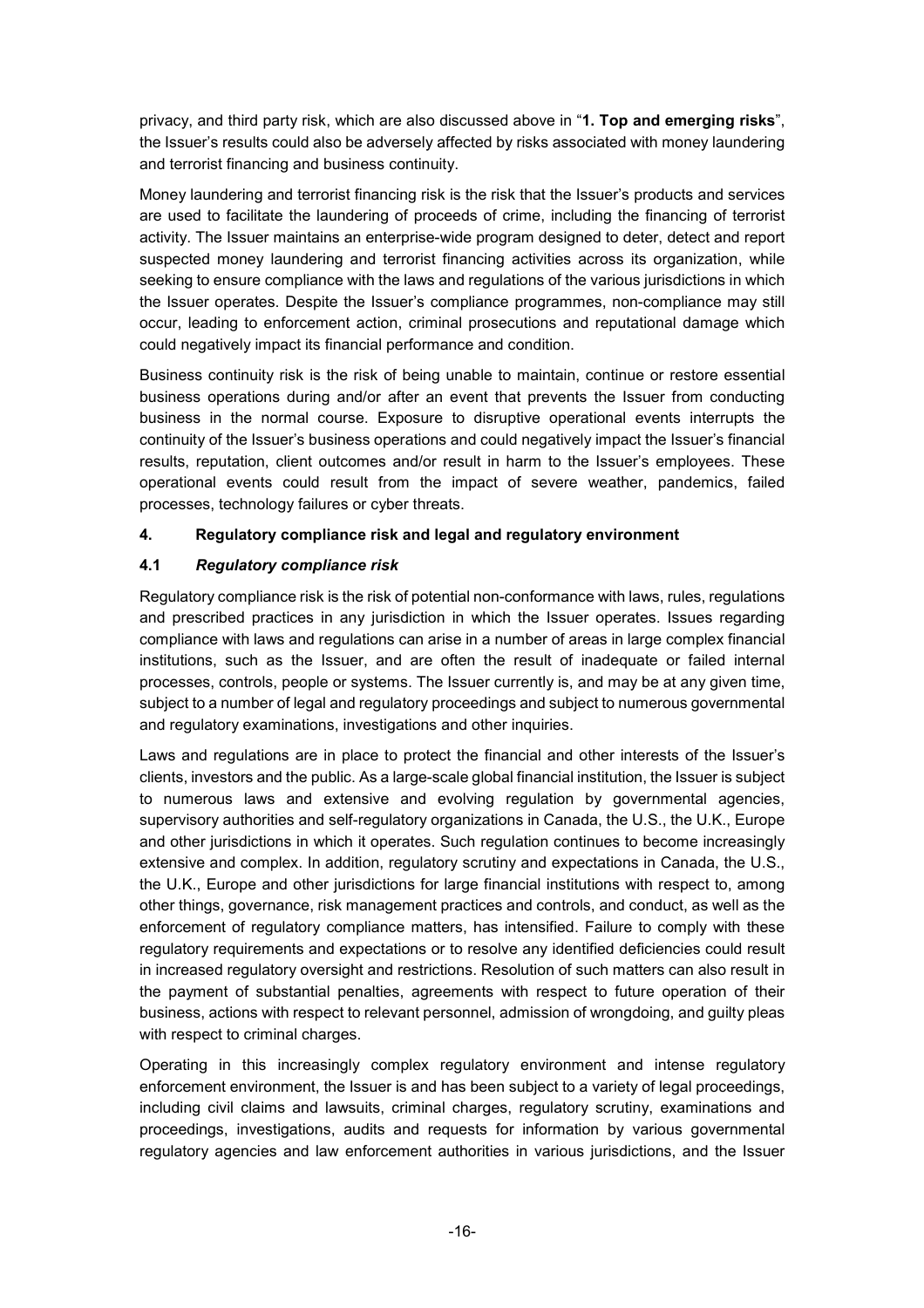anticipates that its ongoing business activities will give rise to such matters in the future. The global scope of the Issuer's operations also means that a single issue may give rise to overlapping regulatory investigations, regulatory proceedings and or civil litigation claims in different jurisdictions. The Issuer can be subject to such proceedings due to alleged violations of law or, if determined by regulators, allegedly inadequate policies, procedures, controls or remediation of deficiencies. Changes to laws, including tax laws, regulations or regulatory policies, as well as the changes in how they are interpreted, implemented or enforced, could adversely affect the Issuer, for example, by lowering barriers to entry in the businesses in which it operates, increasing its costs of compliance, or limiting its activities and ability to execute its strategic plans. In addition, the severity of the remedies sought in legal and regulatory proceedings to which the Issuer is subject have increased. Further, there is no assurance that the Issuer always will be, or be deemed to be, in compliance with laws, regulations or regulatory policies or expectations. Accordingly, it is possible that the Issuer could receive a judicial or regulatory enforcement judgment or decision that results in significant fines, damages, penalties, and other costs or injunctions, criminal convictions, or loss of licenses or registrations that would damage its reputation, and negatively impact its earnings and ability to conduct some of its businesses. The Issuer is also subject to litigation arising in the ordinary course of its business and the adverse resolution of any litigation could have a significant adverse effect on its results or could give rise to significant reputational damage, which in turn could impact its future business prospects.

The Issuer's Regulatory Compliance Management Framework outlines how it manages and mitigates the regulatory compliance risks associated with failing to comply with, or adapt to, current and changing laws and regulations in the jurisdictions in which it operates. Regulatory compliance risk includes the regulatory risks associated with financial crimes (which include, but are not limited to, money laundering, bribery, and sanctions), privacy, market conduct, consumer protection, business conduct, as well as prudential and other generally applicable non-financial requirements. Specific compliance policies, procedures and supporting frameworks have been developed to manage regulatory compliance risk.

# **4.2** *Legal and regulatory environment*

Legal and regulatory environment risk is the risk that new or modified laws and regulations, and the interpretation or application of laws and regulations, will negatively impact the way in which the Issuer operates, both in Canada and in the other jurisdictions in which it conducts business. The full impact of some of these changes on the Issuer's business will not be known until final rules are implemented and market practices have developed in response. The Issuer continues to respond to these and other developments and is working to minimize any potential adverse business or economic impact. The following provides a high-level summary of some of the key regulatory changes that have potential to increase or decrease the Issuer's costs, impact its profitability and increase the complexity of its operations. A summary of the additional regulatory changes instituted by governments globally and by OSFI in response to the COVID-19 pandemic are included in the Impact of COVID-19 pandemic and Capital management sections of the Issuer's 2021 Annual Report incorporated by reference in the Base Prospectus.

### *(i) Global uncertainty*

Significant uncertainty about the impacts of the COVID-19 pandemic, supply chain disruptions, trade policy and geopolitical tensions continue to pose risks to the global economic outlook. In October 2021, the International Monetary Fund (IMF) projected global growth of 5.9% in calendar 2021, down 0.1% from its July forecast, reflecting supply chain disruptions in advanced economies and limited vaccine access in developing countries. Despite largely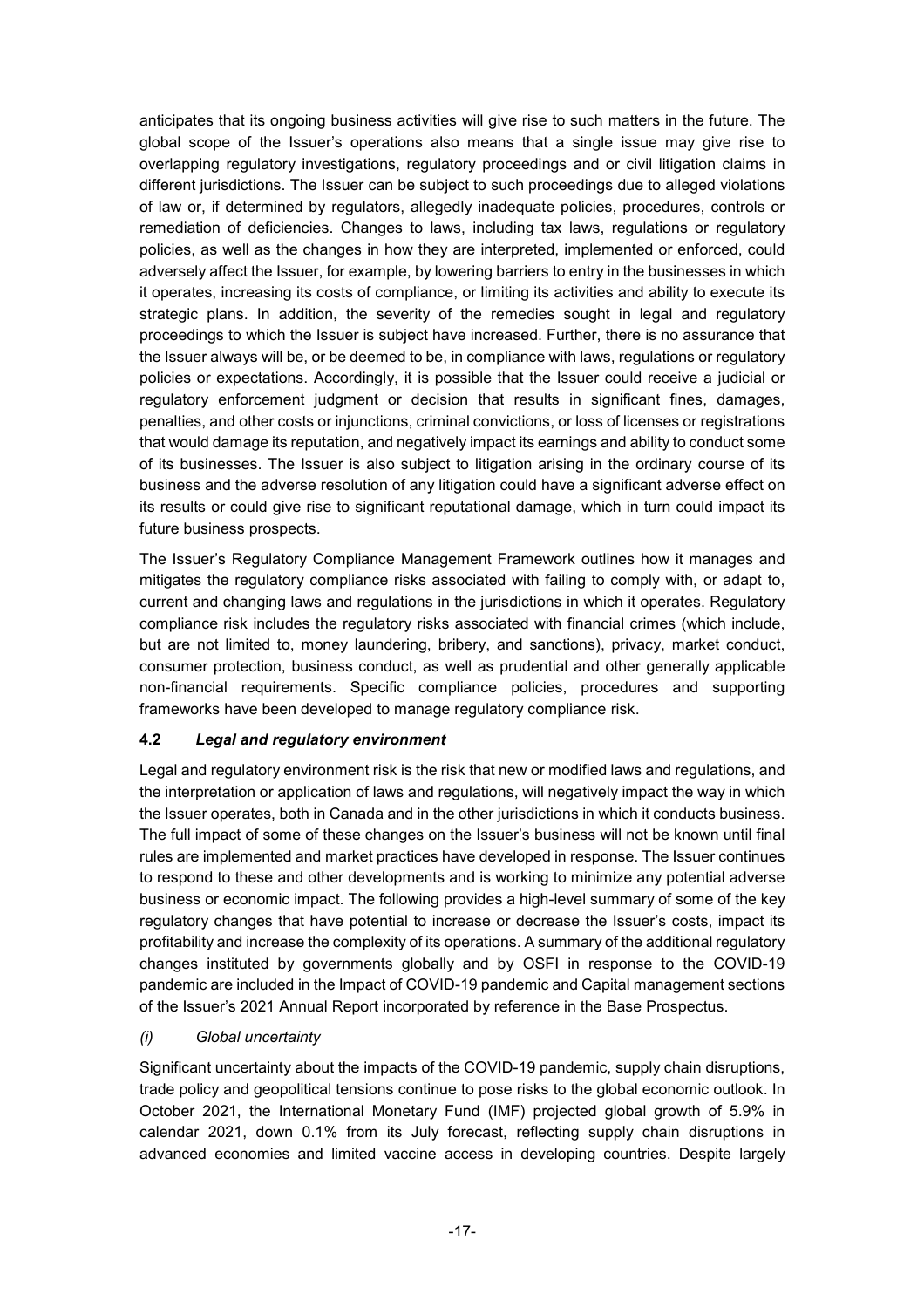positive economic developments throughout the year, uncertainty remains regarding new variants of COVID-19 and the potential impacts of uneven vaccine access and vaccine hesitancy. Trade policy also remains a source of global uncertainty as countries consider ways to incorporate climate policy into trade policy and the U.K. continues to develop its post-Brexit international trade policies. Finally, global financial markets remain vulnerable to geopolitical tensions, such as those between the U.S. and China, many of which center around trade and technology. While the Issuer's diversified business model, as well as its product and geographic diversification, continue to help mitigate the risk posed by global uncertainty and in particular its effect on the Canadian and U.S. economies, it may still have an adverse impact on the Issuer's financial performance and condition.

### *(ii) Consumer protection*

On August 18, 2021, the Canadian federal government published the Financial Consumer Protection Framework Regulations which are the underlying regulations to support the new Financial Consumer Protection Framework (FCPF). The FCPF encompasses a number of new consumer protection requirements, including complaint handling, access to banking services, and disclosures. The Issuer will be required to comply with the regulations by June 30, 2022 and it expects to be in compliance by the effective date.

# *(iii) Minimum qualifying rates for insured and uninsured mortgages in Canada*

Effective June 1, 2021, the proposed minimum qualifying rate for uninsured mortgages is the greater of the mortgage contract rate plus 2% or 5.25%. OSFI also announced that it will review and communicate the qualifying rate at a minimum annually, every December. The Department of Finance Canada, who is responsible for setting the benchmark rate for qualifying insured mortgages, also announced that it would align the rate for insured mortgages with the rate set by OSFI for uninsured mortgages and that this new rate would apply to insured mortgages approved on June 1, 2021 or later. The minimum qualifying rate for insured mortgages will be subject to review and periodic adjustment.

### *(iv) Interest rate benchmark reform*

London Interbank Offered Rate (LIBOR) is the most widely referenced benchmark interest rate across the globe for derivatives, bonds, loans and other floating rate instruments; however, there is a regulator-led push to transition the market away from LIBOR and certain other benchmark rates to alternative benchmark rates (ABRs) that are based on actual overnight transactions. On March 5, 2021, the FCA, the regulator of the ICE Benchmark Administration (IBA) which administers LIBOR, announced the permanent cessation or loss of representativeness of all 35 LIBOR benchmark settings currently published by the IBA as of December 31, 2021 or June 30, 2023.

Details related to certain settings to which the Issuer is exposed are noted below.

• Publication of the 1-week and 2-month USD LIBOR settings will cease immediately after December 31, 2021. Publication of the overnight and 12-month USD LIBOR settings will cease immediately after June 30, 2023, while the 1-month, 3-month and 6-month USD LIBOR settings will no longer be representative of the underlying market and economic reality they are intended to measure after June 30, 2023. The FCA may consult on requiring the IBA to publish 1-month, 3-month and 6-month USD LIBOR settings after the end of June 2023 on a nonrepresentative "synthetic" basis.

• Publication of the overnight, 1-week, 2-month and 12-month GBP LIBOR settings will cease immediately after December 31, 2021, while the 1-month, 3-month and 6-month GBP LIBOR settings will no longer be representative of the underlying market and economic reality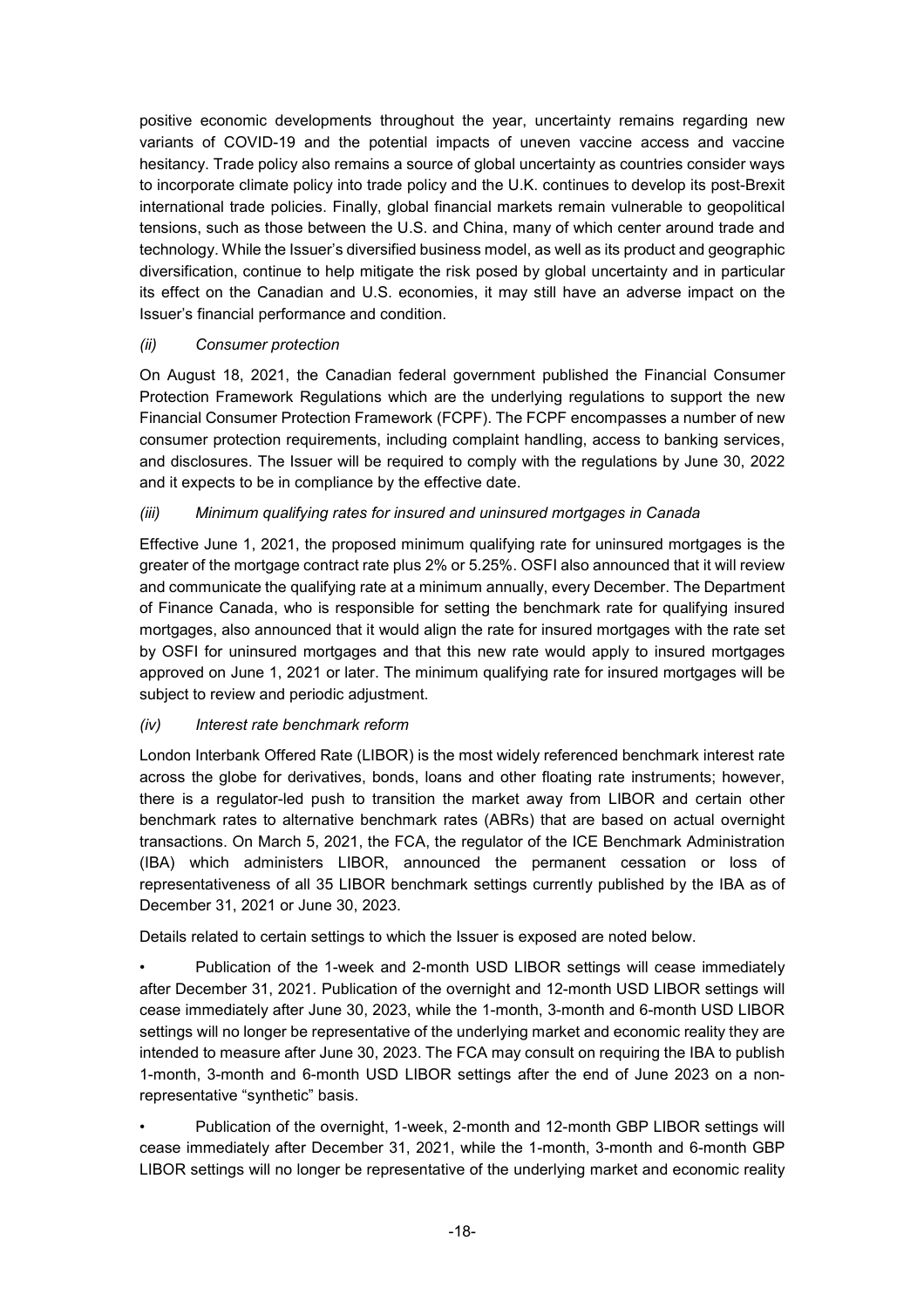they are intended to measure after December 31, 2021. The FCA will require the IBA to continue to publish 1, 3 and 6 month GBP LIBOR settings until the end of 2022 on a nonrepresentative "synthetic" basis.

The FCA announcement engaged contractual triggers for the calculation and future application of fallback provisions related to the Issuer's LIBOR linked products, including certain loans, bonds and derivatives.

Additionally, on June 22, 2021, OSFI issued a letter setting out their expectation that Federally Regulated Financial Institutions (FRFIs) will stop using USD LIBOR settings as soon as possible and will not enter into new transactions referencing these rates after December 31, 2021. OSFI further expects FRFIs to prioritize system and model updates to accommodate ABRs by December 31, 2021, and be fully prepared to transact in ABRs that are available in markets in which the FRFI operates by December 31, 2021.

To manage its transition away from LIBOR, the issuer has implemented a comprehensive enterprise-wide program and governance structure that addresses the key areas of impact including contract remediation, funding and liquidity planning, risk management, financial reporting and valuation, systems, processes and client education and communication. Transition activities are focused on two broad streams of work: (i) developing new ABR linked products, and (ii) conversion of existing LIBOR based contracts to ABRs. The Issuer's program timelines are ultimately dependent on broader market acceptance of products that reference the new ABRs and the Issuer's clients' readiness and ability to adopt the replacement products. Significant matters that the Issuer continues to evaluate include client product offerings, short and long-term funding strategies, and its hedging programs. The Issuer continues to work towards the recommended target dates for the cessation of LIBOR-based products provided by its regulators and is on track with its transition activities to move to ABRs. For further details, refer to the Critical accounting policies and estimates section in the Issuer's 2021 Annual Report and Note 2 of its 2021 Annual Consolidated Financial Statements.

### *(v) Client focused reforms*

The Canadian Securities Administrators published amendments to National Instrument 31-103 to implement the Client Focused Reforms (Reforms), which are intended to increase the standard of conduct required for Canadian securities registrants. The Reforms enhance core requirements relating to conflicts of interest, suitability, know-your-product and know-your-client requirements, and also introduce new requirements relating to relationship disclosure, training and recordkeeping. The changes are coming into effect in two phases: the first phase relating to conflicts of interest and the related disclosure requirements came into effect on June 30, 2021, and the second phase relating to the remaining requirements comes into effect on December 31, 2021. The requirements primarily impact the Issuer's Personal & Commercial Banking and Wealth Management platforms. The Issuer is well positioned to comply with the requirements.

### *(vi) U.S. regulatory initiatives*

Policymakers continue to evaluate and implement reforms to various U.S. financial regulations, which could result in either expansion or reduction to the U.S. regulatory requirements and associated changes in compliance costs. On January 1, 2021, the U.S. Congress enacted the Anti-Money Laundering Act of 2020 (AMLA) which represents a comprehensive set of reforms to U.S. anti-money laundering laws. Regulations pertaining to this legislation have yet to be issued; the extent, timing and impact of which are unknown at this time. The Issuer will continue to monitor developments and any resulting implications for it.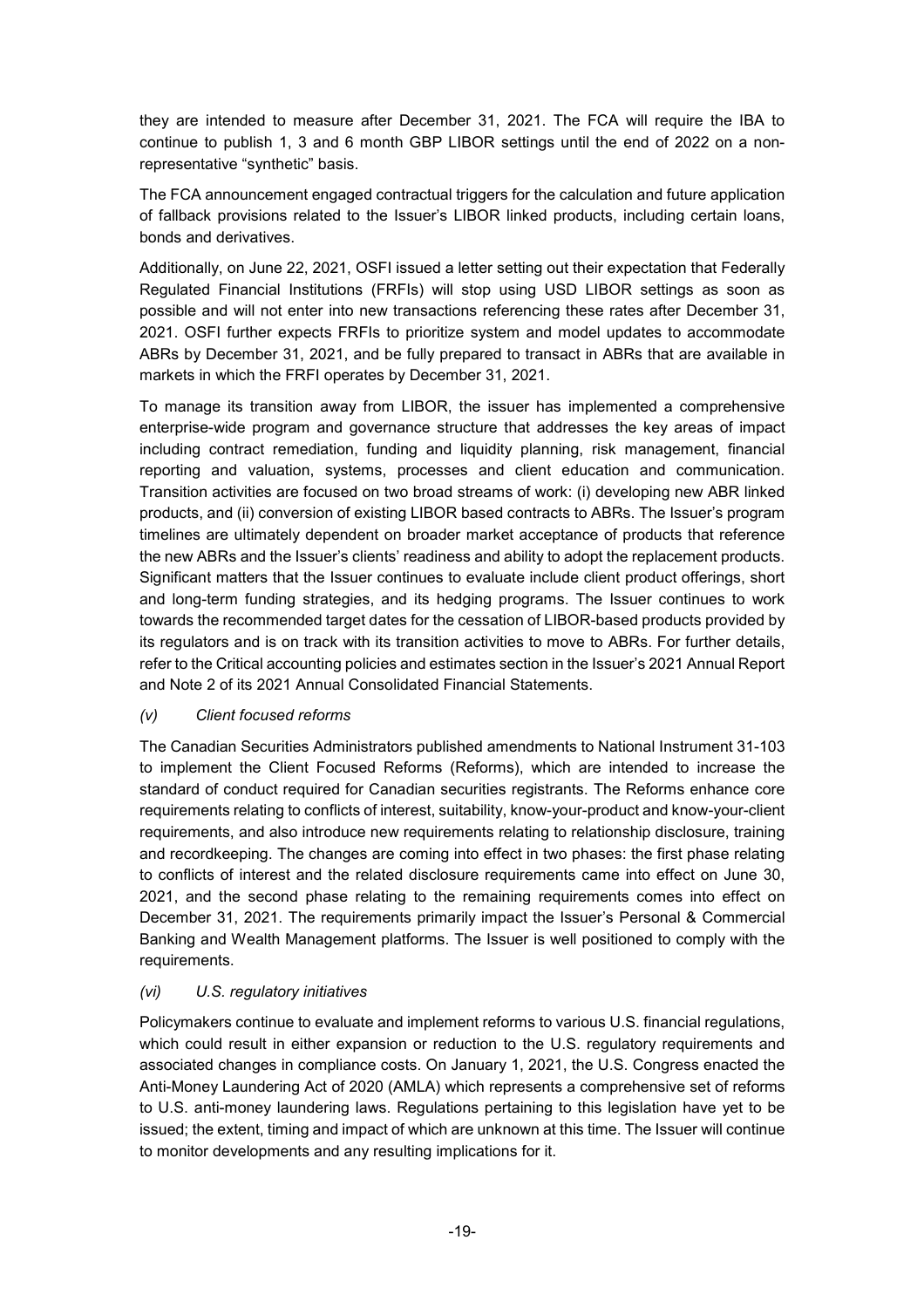### *(vii) U.K. and European regulatory reform*

EU Sustainability-Related Disclosures Regulation requires financial services firms to disclose their approaches to considering environmental, social and governance factors as part of their advice and investment decision processes. These requirements were effective on March 10, 2021 and to date there has been no material impact on the Issuer; however, the Issuer will continue to monitor future guidance and the impact, if any, on it.

All the regulations noted above could increase compliance costs for the Issuer and the interpretation or application of these regulations could negatively impact the way in which the Issuer operates.

### **5. Strategic risks**

### *5.1 Strategic risk*

Strategic risk is the risk that the Issuer or particular business areas of the Issuer will make inappropriate strategic choices, or will be unable to successfully implement selected strategies or achieve the expected benefits. For more information on the Issuer's strategic goals in each of its business segments, see pages 24 to 47 of the 2021 MD&A incorporated by reference into the Base Prospectus. Business strategy is a major driver of the Issuer's risk appetite and consequently the strategic choices the Issuer makes in terms of business mix determine how the Issuer's risk profile changes. The Issuer's ability to execute on its objectives and strategic goals will influence its financial performance. If the Issuer is unable to successfully implement selected strategies or related plans and decisions, if the Issuer makes inappropriate strategic choices or if the Issuer makes a change to its strategic goals, its financial performance and condition could be adversely affected.

### *5.2 Reputation risk*

Reputation risk is the risk of an adverse impact on stakeholders' perception of the Issuer due to (i) the actions or inactions of the Issuer, its employees, third-party service providers, or clients, (ii) the perceived misalignment of these actions or inactions with stakeholder expectations of the Issuer, or (iii) negative public sentiment towards a global or industry issue. The Issuer's reputation is rooted in the perception of its stakeholders, and the trust and loyalty they place in the Issuer is core to the Issuer's purpose as a financial services organization. A strong and trustworthy reputation will generally strengthen the Issuer's market position, reduce the cost of capital, increase shareholder value, strengthen its resiliency, and help attract and retain top talent. Conversely, damage to the Issuer's reputation can result in reduced share price and market capitalization, increased cost of capital, loss of strategic flexibility, inability to enter or expand into markets, loss of client loyalty and business, regulatory fines and penalties, restrictive agreements with regulators or prosecutors, or criminal prosecutions. The sources of reputation risk are widespread; risk to the Issuer's reputation can occur in connection with credit, regulatory, legal and operational risks. The Issuer can also experience reputation risk from a failure to maintain an effective control environment, exhibit good conduct and maintain appropriate culture practices.

### *5.3 Competitive risk*

Competitive risk is the risk of an inability to build or maintain a sustainable competitive advantage in a given market or markets, and includes the potential for loss of market share due to competitors offering superior products and services. Competitive risk can arise within or outside the financial sector, from traditional or non-traditional competitors, domestically or globally. There is intense competition for clients among financial services companies in the markets in which the Issuer operates. Client loyalty and retention can be influenced by a number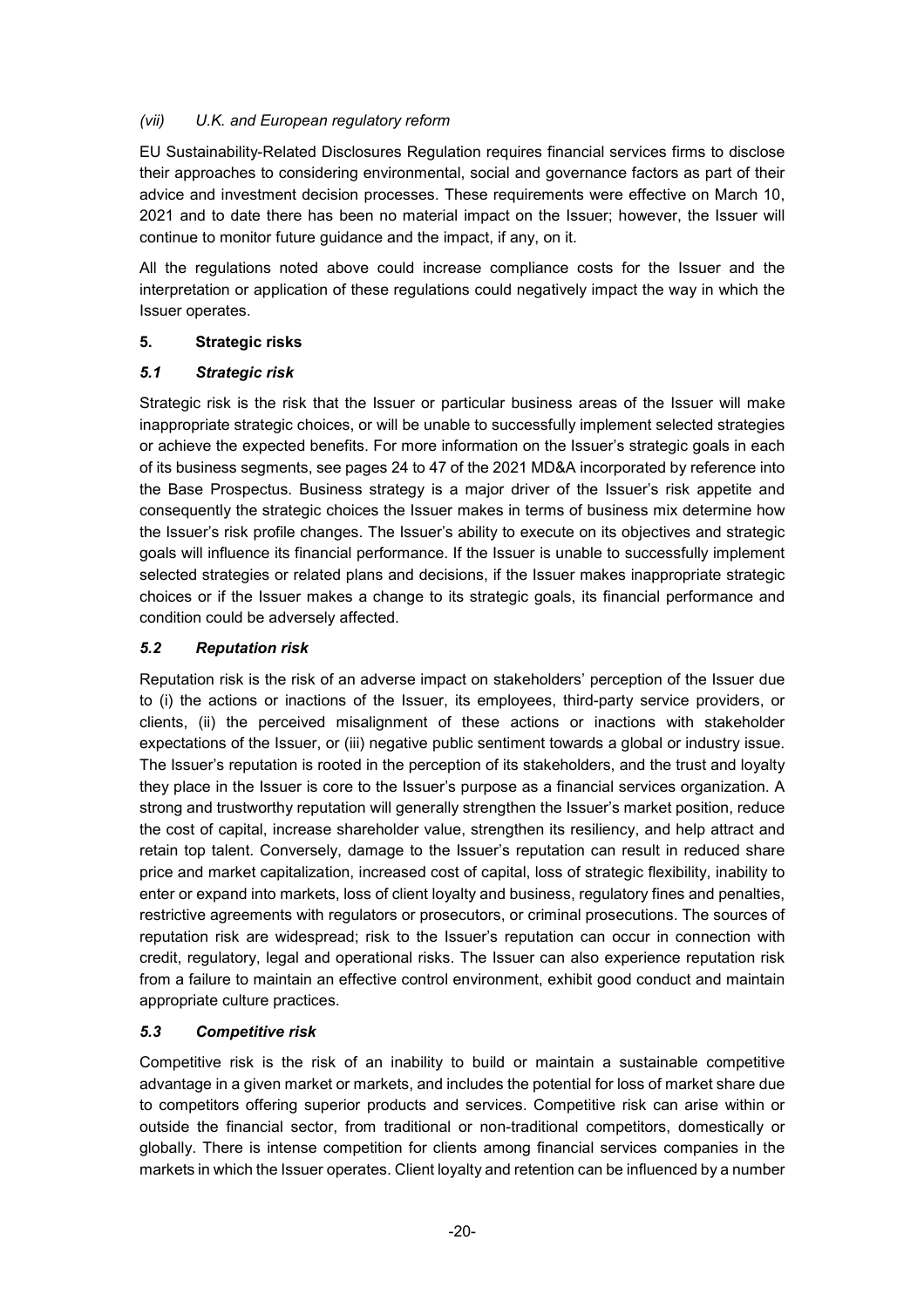of factors, including new technology used or services offered by the Issuer's competitors, relative service levels and prices, product and service attributes, its reputation, actions taken by its competitors, and adherence with competition and anti-trust laws. Other companies, such as insurance companies and non-financial companies, as well as new technological applications, are increasingly offering services traditionally provided by banks. This competition could also reduce the Issuer's revenue which could adversely affect its results.

#### **6. Macroeconomic risks**

#### *6.1 Impact of pandemic risk factor*

Pandemics, epidemics or outbreaks of an infectious disease in Canada or worldwide could have an adverse impact on the Issuer's business, including changes to the way it operates, and on its financial results and condition. The spread of the COVID-19 pandemic, given its severity and scale, has affected and may continue to adversely affect the Issuer's business and its clients to varying degrees, and also continues to pose risks to the global economy. At the onset of the COVID-19 pandemic, governments and regulatory bodies in affected areas imposed a number of measures designed to contain the COVID-19 pandemic, including widespread business closures, social distancing protocols, travel restrictions, school closures, quarantines, and restrictions on gatherings and events. While rising vaccination rates have supported a substantial or full easing of containment measures in a number of regions, the extent of containment measures and progress towards reopening continues to vary and fluctuate across different regions. As a result, containment measures continue to impact the macroeconomic environment and global economic activity, including the pace and magnitude of recovery. As the impacts of the COVID-19 pandemic continue to evolve, the prolonged effects of the disruption continue to have an impact on the Issuer's business strategies and initiatives, and could adversely affect its financial results.

Governments, monetary authorities, regulators and financial institutions, including the Issuer, have taken and continue to take actions in support of the economy and financial system. These actions include fiscal, monetary and other financial measures to increase liquidity, and provide financial aid to individual, small business, commercial and corporate clients. The Issuer expects that these governments, monetary authorities, regulators, and institutions will continue to assess the need for these programs and measures. Additionally, the Issuer implemented various temporary relief programs beyond the available government programs to further support its clients in financial need. Although the temporary relief programs have largely concluded, the Issuer has assessed and will continue to assess the needs of each individual client and continue to provide support to clients on a case by case basis. For more information on these programs, refer to the Relief programs, Liquidity and funding risk and Capital management sections of the Issuer's 2021 MD&A.

Uncertainty remains as to the full impacts of the COVID-19 pandemic on the global economy, financial markets, and the Issuer, including on its financial results, regulatory capital and liquidity ratios and ability to meet regulatory and other requirements. The ultimate impacts will depend on future developments that are highly uncertain and cannot be predicted, including the scope, severity, duration and additional subsequent waves of the COVID-19 pandemic, as well as the effectiveness of actions and measures taken by government, monetary and regulatory authorities and other third parties. Despite positive developments, uncertainty remains regarding new variants of COVID-19, the potential impact of vaccine hesitancy, and global vaccine supply and availability, including uneven vaccine access.

The COVID-19 pandemic has and may continue to result in disruptions to some of the Issuer's clients and the way in which it conducts its business and could continue to adversely impact its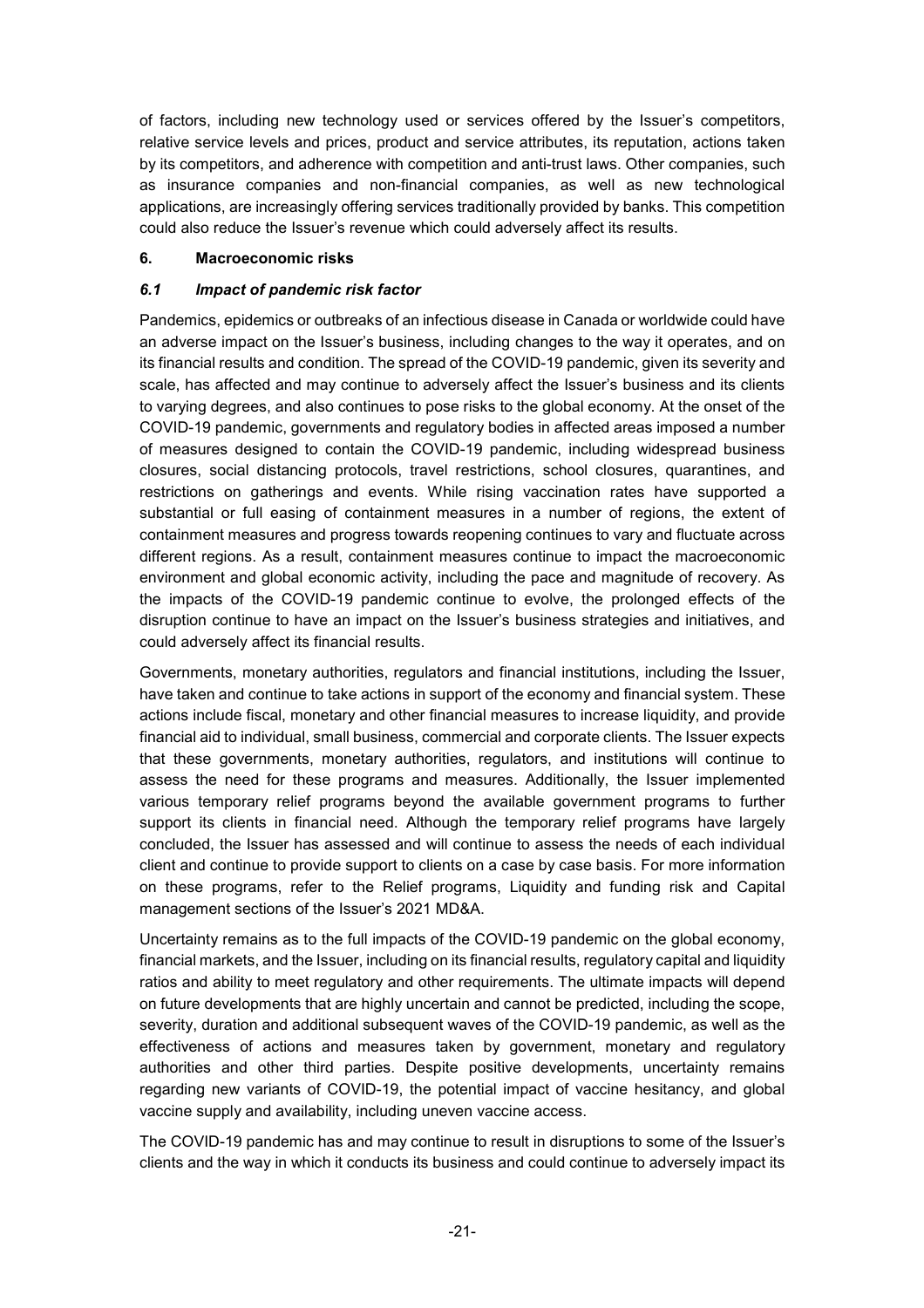business operations and the quality and continuity of service to clients. The Issuer has taken proactive measures through its business continuity plans to adapt to the ongoing work from home arrangements and carefully plan the return to premise for some of its employees, and are maintaining its focus on the well-being of its employees and its ability to serve clients.

In addition to the impact that the COVID-19 pandemic has had and continues to have on the Issuer's business, it may also continue to increase financial stress, possibly arising from support programs coming to an end, on some of its clients. This, in conjunction with operational constraints due to the impacts of social distancing, could lead to increased pressure on the financial performance of some of the Issuer's clients, which, to some extent, creates uncertainty around potential future expected credit losses for the Issuer.

If the COVID-19 pandemic is further prolonged, including the possibility of additional subsequent waves, or further diseases emerge that give rise to similar effects, the adverse impact on the economy could deepen and could potentially result in volatility and declines in financial markets. Moreover, it remains uncertain how the macroeconomic environment, and societal and business norms will be impacted following the COVID-19 pandemic. Unexpected developments in financial markets, regulatory environments, or consumer behaviour and confidence may also have adverse impacts on the Issuer's financial results and condition, business operations and reputation, for a substantial period of time.

The Issuer is closely monitoring the potential continued effects and impacts of the COVID-19 pandemic, which continues to be an evolving situation.

In virtually all aspects of its operations, the Issuer's view of risks is not static as its business activities expose it to a wide variety of risks. Consistent with its Enterprise Risk Management Framework (ERMF), the Issuer actively manages its risks to help protect and enable its businesses. Additionally, the Issuer continues to evaluate the impacts that the COVID-19 pandemic has had and continues to have on its business, including the impact on its top and emerging risks, operational and reputational risks as well as credit, market and liquidity and funding risks. For further details on the Issuer's top and emerging and operational risks, refer to the risk sections above.

### *6.2 Systemic Risk*

Systemic risk is the risk that the financial system as a whole, or a major part of it – either in an individual country, a region, or globally – is put in real and immediate danger of collapse or serious damage due to an unforeseen event causing a substantive shock to the financial system with the likelihood of material damage to the economy, and which would result in financial, reputation, legal or other risks for the Issuer.

Systemic risk is considered to be the least controllable risk facing the Issuer, leading to increased vulnerabilities as experienced during the 2008 global financial crisis and the COVID-19 pandemic. The Issuer's ability to mitigate systemic risk when undertaking business activities is limited, other than through collaborative mechanisms between key industry participants, and, as appropriate, the public sector and regulators to reduce the frequency and impact of these risks. The two most significant measures in mitigating the impact of systemic risk are diversification and stress testing.

The Issuer's diversified business model, portfolios, products, activities and funding sources help mitigate the potential impacts from systemic risk as well as having established risk limits to ensure its portfolio is diversified, and concentration risk is reduced and remains within its risk appetite.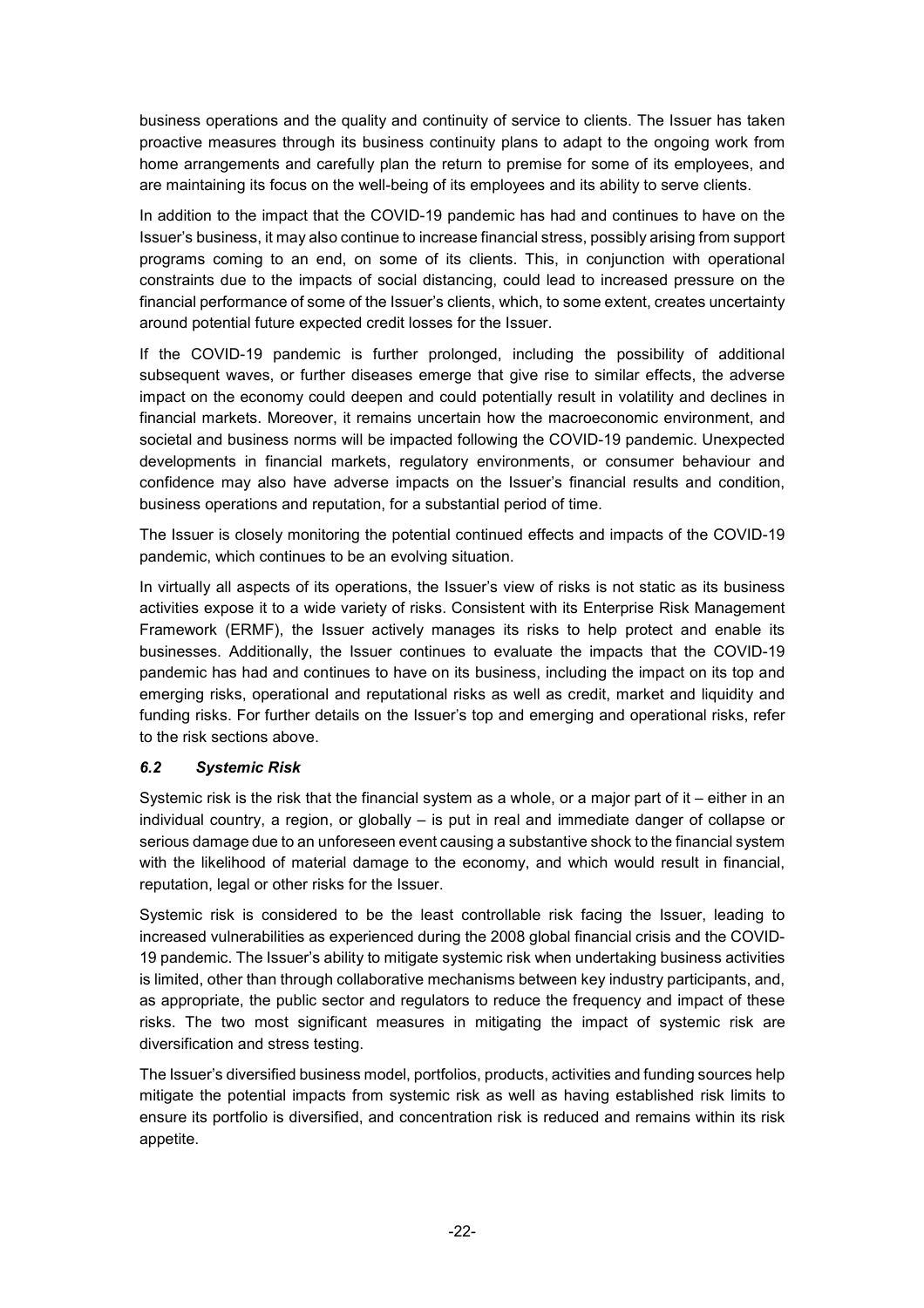Stress testing involves consideration of the simultaneous movements in a number of risk factors. It is used to ensure the Issuer's business strategies and capital planning are robust by measuring the potential impacts of credit, market, liquidity, and operational risks on it, under adverse economic conditions. The Issuer's enterprise-wide stress testing program evaluates the potential effects of a set of specified changes in risk factors, corresponding to exceptional but plausible adverse economic and financial market events. These stress scenarios are evaluated across the organization, and results are integrated to develop an enterprise-wide view of the impacts on the Issuer's financial results and capital requirements. For further details on the Issuer's stress testing, refer to the Enterprise risk management section on pages 56 and 57 of the Issuer's 2021 MD&A incorporated by reference into the Base Prospectus.

The Issuer's financial results are affected by the business and economic conditions in the geographic regions in which it operates. These conditions include consumer saving and spending habits as well as consumer borrowing and repayment patterns, business investment, government spending, exchange rates, sovereign debt risks, the level of activity and volatility of the capital markets, strength of the economy and inflation. Given the importance of the Issuer's Canadian and U.S. operations, a continued economic downturn may largely affect its personal and business lending activities and may result in higher provisions for credit losses. Deterioration and uncertainty in global capital markets could result in continued high volatility that would impact results in Capital Markets, while in Wealth Management weaker market conditions could lead to lower average fee-based client assets and transaction volumes. In addition, worsening financial and credit market conditions may adversely affect the Issuer's ability to access capital markets on favourable terms and could negatively affect its liquidity, resulting in increased funding costs and lower transaction volumes in Capital Markets and Investor & Treasury Services.

The Issuer's financial results are also sensitive to changes in interest rates. Central banks globally reduced benchmark interest rates in 2020, largely in response to the impact of the COVID-19 pandemic in an effort to provide support to maintain the resilience and stability of the financial systems. With interest rates remaining low throughout 2021, and expected to continue to remain low into fiscal 2022, the Issuer could see net interest income continuing to be unfavourably impacted by spread compression across many of its businesses while an increase in interest rates would benefit its businesses. However, a significant increase in interest rates could also adversely impact household balance sheets, leading to credit deterioration which could negatively impact the Issuer's financial results, particularly in some of its Personal & Commercial Banking and Wealth Management businesses.

### **7. Overview of other risks**

In addition to the risks described above, there are other risk factors, described below, which may adversely affect the Issuer's businesses and financial results. The following discussion is not exhaustive as other factors could adversely affect the Issuer's results.

#### *Tax risk and transparency*

Tax risk refers to the risk of loss related to unexpected tax liabilities. The tax laws and systems that are applicable to the Issuer are complex and wide ranging. As a result, the Issuer ensures that any decisions or actions related to tax always reflect its assessment of the long-term costs and risks involved, including their impact on the Issuer's reputation and its relationship with clients, shareholders, and regulators.

The Issuer's tax strategy is designed to provide transparency and support its business strategy, and is aligned with the Issuer's corporate vision and values. The Issuer seeks to maximize